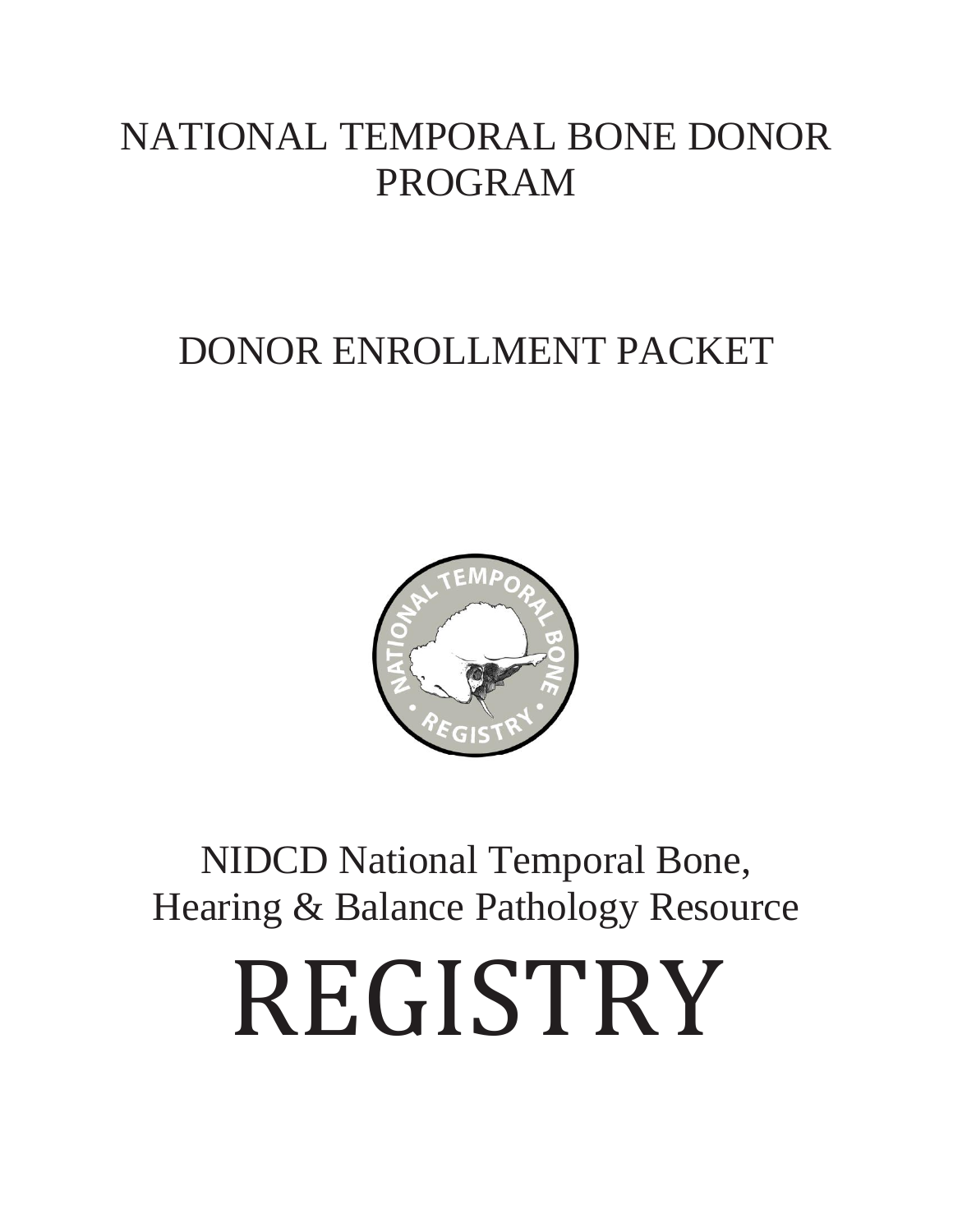#### **Instructions for Completing the National Temporal Bone Donor Program Enrollment Packet**

1. These forms should be completed by the person wishing to make an anatomical gift of his/her temporal bones and/or brain (in order to study brain pathways associated with hearing and balance).

2. Each form should contain information on one person only. Should other family members or friends wish to become temporal bone donors, please either photocopy this form, print out another copy, or request additional copies from the Registry.

3. The confidential medical information form provides the Registry with some of your medical history pertinent to your ear disorder. Many of the questions have a box  $(\square)$  next to them. Check the box if the answer is yes. Leave the box blank if the answer is no. Insert a question mark (?) if you do not know or are unsure of the answer. The more information you can provide, the more valuable your anatomical gift will be. If necessary, use additional pages to explain your ear disorders.

4. This confidential medical information form along with a signed donor consent form, and signed donor's Next of Kin consent form complete your bequest. The donor consent form requires your signature and the signatures of two witnesses, the donor's Next of Kin consent form requires your signature and the signature of your delegated Next of Kin.

5. Please return all forms to the Registry at the address below. You will then receive a walletsized donor card with the telephone number to be called at the time of your death.

6. The scientific value of your temporal bones and brain tissues is greatly enhanced if accompanied by up-to-date medical records. Donors will be contacted every 3-5 years to update their records.

If you have any questions, please contact us:

#### **NIDCD National Temporal Bone, Hearing & Balance Pathology Resource Registry**

Massachusetts Eye & Ear 243 Charles Street Boston, MA 02114-3096 (800) 822-1327 Toll-Free (617) 573-3711 (Voice) (617) 573-3838 (Fax) www.tbregistry.org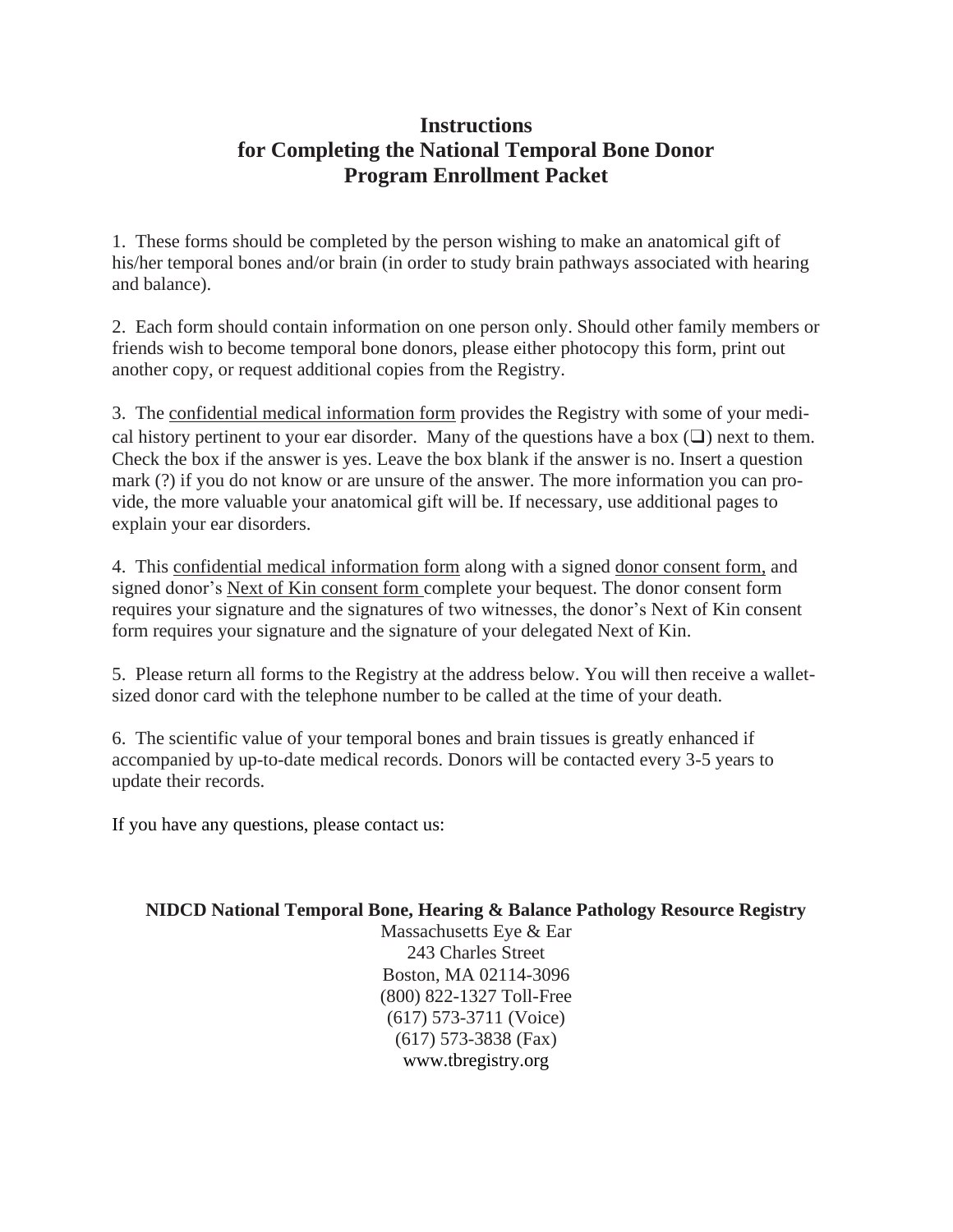

**"Short" Tissue Repository Version Date: February 2021** 

Subject Identification

Protocol Title: **NIDCD National Temporal Bone, Hearing and Balance Pathology Resource Registry**

Principal Investigator: **Felipe Santos, MD**

Site Principal Investigator:

Description of Subject Population: **Subject with or without various hearing and/or vestibular deficits**

#### **Collection of Samples and Health Information for Research**

The word "you" means the person who wishes to make an anatomical gift of his/her temporal bones and entire brain if indicated on his/her Donor Consent Form. The words "we" and "NTBR" or "National Temporal Bone Registry" mean the NIDCD National Temporal Bone, Hearing and Balance Pathology Resource Registry **("Registry"),** which is administered by the Massachusetts Eye and Ear.

**I, (Please type or print name) \_\_\_\_\_\_\_\_\_\_\_\_\_\_\_\_\_\_\_\_\_\_\_\_\_\_\_\_\_\_\_\_\_\_\_\_\_\_\_\_\_\_\_\_\_, hereby make this anatomical gift of my temporal bones to National Temporal Bone Registry.**

#### Optional Brain Donation:

**Yes,** In addition to the anatomical gift of my temporal bones, I also make the anatomical gift of my entire brain, in order to study brain pathways associated with hearing and balance.

**No**, I am not interested in participating in optional brain donation.

Optional Donation of DNA from Buccal (Cheek) Swabs:

The value of your bequest can be enhanced even further by combining the histopathological studies (the examination of the cells and structure of the hearing and balance organs) of your

Page 1 of 12

| Consent Form Title: Tissue Repository Donor Consent Form 22FEBRUARY2022 |                                        |                                  |
|-------------------------------------------------------------------------|----------------------------------------|----------------------------------|
| l IRB Protocol No: 2019P003755_<br><b>Sponsor Protocol No: 1.0</b>      |                                        |                                  |
| Consent Form Valid Date: 2/25/2022                                      | <b>IRB Amendment No: AME32</b>         | <b>Sponsor Amendment No: N/A</b> |
| Consent Form Expiration Date: 9/27/2022                                 | IRB Amendment Approval Date: 2/25/2022 |                                  |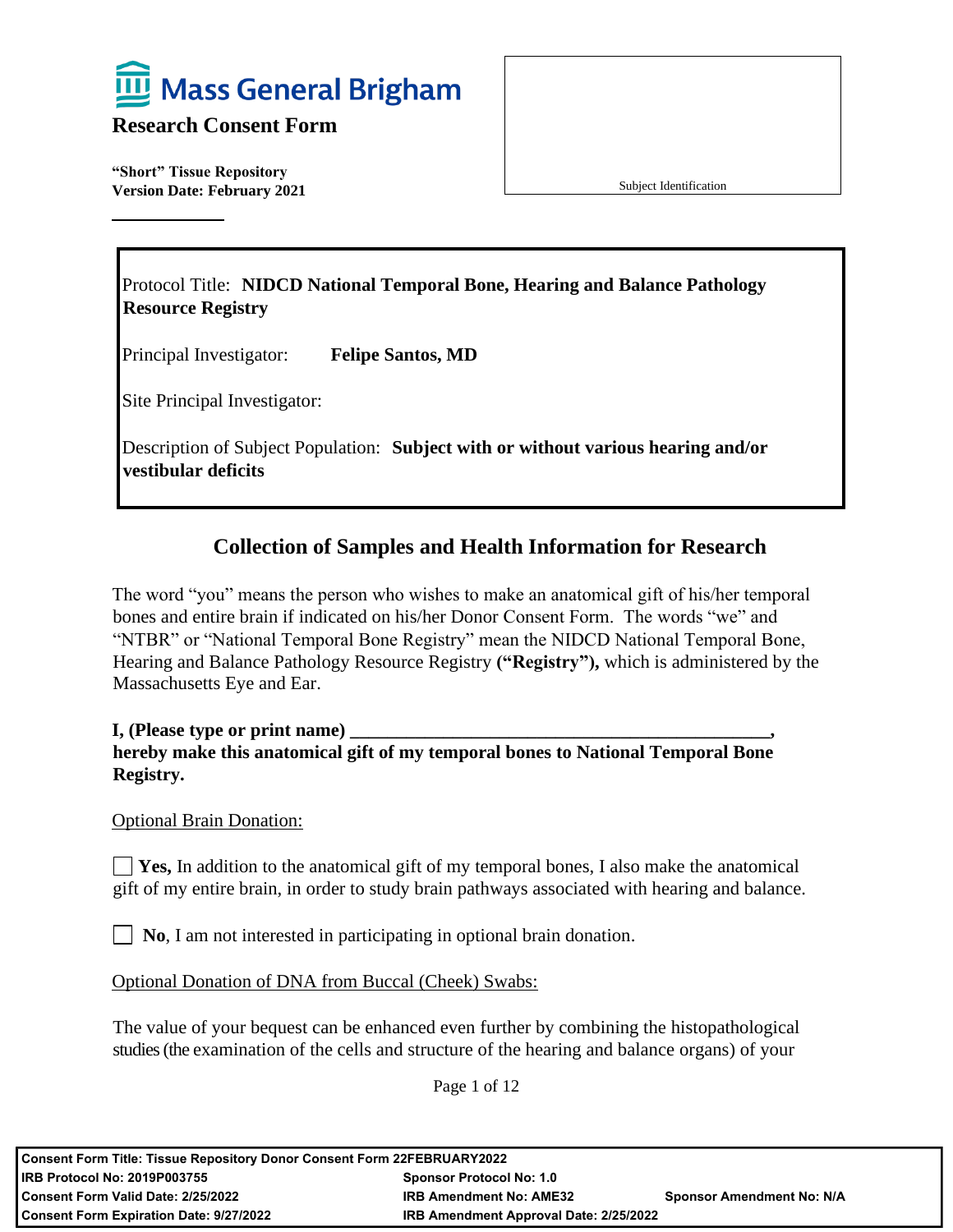

**"Short" Tissue Repository Version Date: February 2021** 

Subject Identification

temporal bones and brain pathways with DNA studies of genes involved in hearing and balance. DNA is the material that makes up your genes and is an "instruction manual" programmed into your cells. DNA is the material that makes up your genes and is an "instruction manual "programmed into your cells. The functions of hearing and balance are controlled and determined by a large number of genes. Estimates range from 200 to more than 1,000 genes. Please consider donating a sample of your DNA obtained via cheek swabs. The Registry will send you a DNA collection kit with detailed instructions, a separate consent form to sign and provide a prepaid mailer to return the swabs back to Registry. The procedure is as simple and painless as brushing your teeth. You will apply the sterile brush at the end of the swab against the inside of your cheek and rub it back and forth several times. Your donation of DNA is entirely optional. You may choose not to donate your DNA from the cheek swab, and instead only donate your temporal bones and brain.

**Yes,** I am interested in participating. Please send me the cheek swabs. In addition to the sharing of my demographic and medical information, I also authorize the collection, storage, and use of my DNA/genetic information for inclusion in the National Temporal Bone Bank Repository

**No**, I am not interested in participating in the DNA cheek swab program.

Medical Record Release:

#### **By signing this document, I, (Please type or print name) \_\_\_\_\_\_\_\_\_\_\_\_\_\_\_\_\_\_\_\_\_\_\_\_\_\_\_\_\_\_\_\_\_\_\_\_\_\_\_\_\_\_\_\_\_,**

hereby authorize the release of my past and future medical records, pertaining to ear disorders, including results of post-mortem examination from the doctors, individuals and facilities, involved in my medical care to the NIDCD National Temporal Bone, Hearing & Balance Pathology Resource Registry, or its collaborating laboratories, for the purposes of including my information in the Registry's research repository.

This authorization includes any examinations, tests and review of medical history necessary to assure medical acceptability of the donated tissues.

Page 2 of 12

| <b>Consent Form Title: Tissue Repository Donor Consent Form 22FEBRUARY2022</b> |                                        |                                  |
|--------------------------------------------------------------------------------|----------------------------------------|----------------------------------|
| <b>IRB Protocol No: 2019P003755</b><br><b>Sponsor Protocol No: 1.0</b>         |                                        |                                  |
| <b>Consent Form Valid Date: 2/25/2022</b>                                      | <b>IRB Amendment No: AME32</b>         | <b>Sponsor Amendment No: N/A</b> |
| <b>Consent Form Expiration Date: 9/27/2022</b>                                 | IRB Amendment Approval Date: 2/25/2022 |                                  |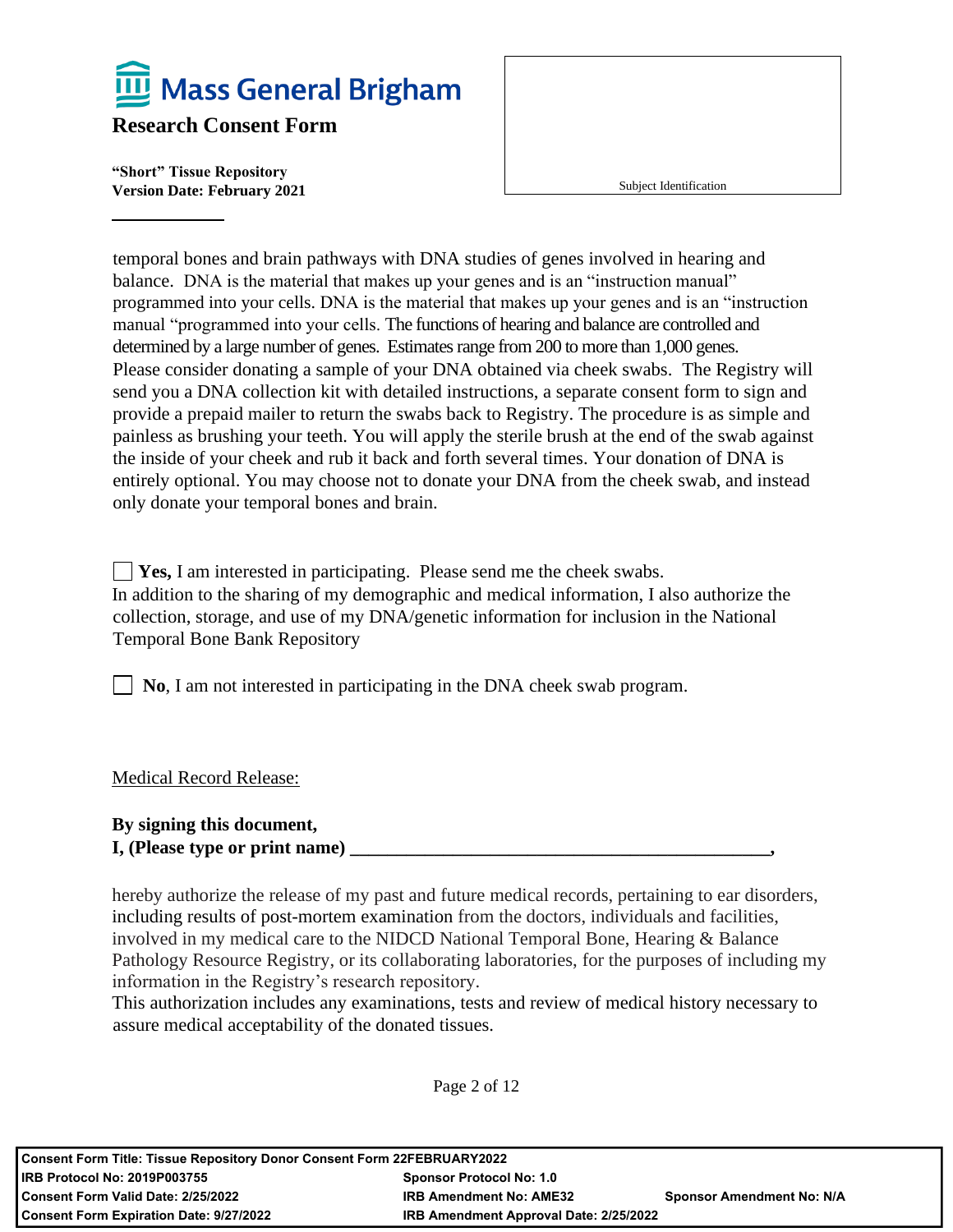

**"Short" Tissue Repository Version Date: February 2021** 

Subject Identification

#### **1. What is the purpose of this research?**

The Registry is a nonprofit organization established by the National Institute of Deafness and Other Communication Disorder to provide information about temporal bone donation and research. Thanks to those who contributed their temporal bones in the past, many advances in understanding and treating ear disorders have been made.

You are making the anatomical gift of your temporal bone and brain (if applicable), genetic information (if applicable) and related demographic and medical information so that it may be included in the NIDCD National Temporal Bone, Hearing & Balance Pathology Resource Registry, and to be used for future research.

Researchers will study each sample to learn more about the ear structure and causes of the donor's ear problem. With this knowledge, researchers can develop new ways to diagnose and correct ear disorders in others.

If you have any questions before you sign this consent form or after you join the study, please feel free to call Temporal Bone Registry **24/7** at our toll-free number, **(800) 822-1327,** Or email us to:

**[tbregistry@meei.harvard.edu](mailto:tbregistry@meei.harvard.edu)**

The person in charge of the Registry is **Dr. Felipe Santos, MD.**

If you want to speak with someone **not** directly involved in the study, contact the Mass General Brigham IRB at **857-282-1900.** You can talk to them about:

- Your rights as a research subject
- Your concerns about the research
- A complaint about the research

#### **2. What will happen in this study?**

Upon your death your temporal bones (only the part containing the middle and inner ear) and brain (if applicable), will be surgically removed by any medical doctor, coroner or other qualified person without cost to your estate, your family or your friends.

Page 3 of 12

| <b>Consent Form Title: Tissue Repository Donor Consent Form 22FEBRUARY2022</b> |                                        |                                  |
|--------------------------------------------------------------------------------|----------------------------------------|----------------------------------|
| <b>IRB Protocol No: 2019P003755</b><br><b>Sponsor Protocol No: 1.0</b>         |                                        |                                  |
| Consent Form Valid Date: 2/25/2022                                             | <b>IRB Amendment No: AME32</b>         | <b>Sponsor Amendment No: N/A</b> |
| <b>Consent Form Expiration Date: 9/27/2022</b>                                 | IRB Amendment Approval Date: 2/25/2022 |                                  |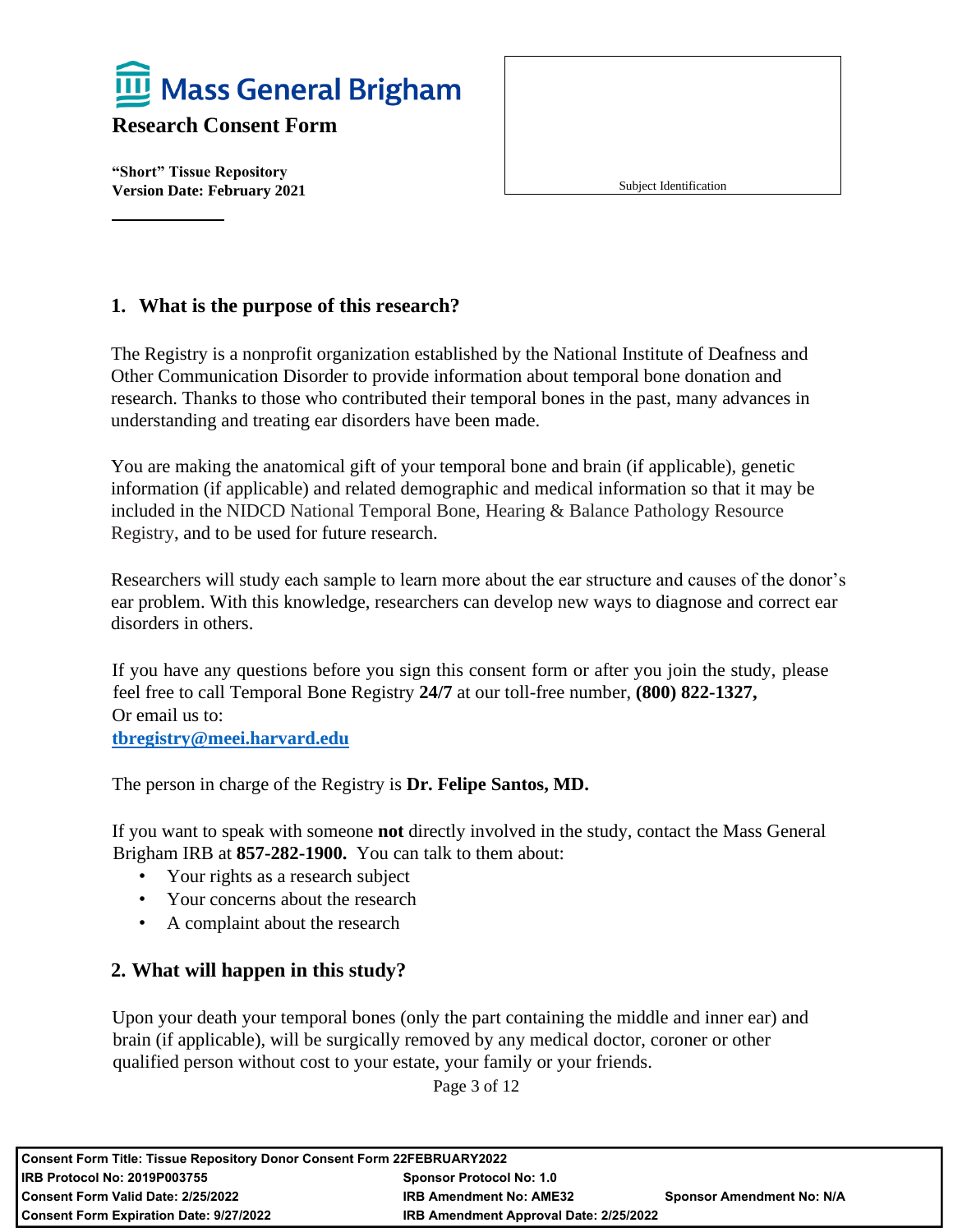

**"Short" Tissue Repository Version Date: February 2021** 

After Registry receives your anatomical gift, it will be coded and the Registry will keep the key code linking your identity to the study identifier in a secure file.

Your DNA sample, (if applicable), obtained using cheek swabs will be coded and the Registry will keep the key code linking your identity to the study identifier in a secure file. Then the swabs will stored in a freezer at -80°C. You may choose not to donate your DNA from the cheek swab, and instead only donate your temporal bones and brain.

Researchers may study just a few areas of your genetic code that are linked to a disease or condition. In whole genome studies, all or most of your genes may be analyzed and used by researchers to study links to hearing or balance disorders.

The scientific value of your temporal bones and brain tissues is greatly enhanced if accompanied by up-to-date medical records. In order to administer, track, and use your planned and actual anatomical gift and related demographic, medical and genetic information (if applicable) from the time of your consent, during your life, and following your death we need to be able to collect, use and share your protected health information.

Donors and /or their medical provider may be contacted every 3-5 years to update the donor records.

#### **3. Will you get results of research done using your samples?**

**No.** Temporal bone and brain (if applicable) donation is done post-mortem. No information about the final results of your participation in NIDCD National Temporal Bone, Hearing  $\&$ Balance Pathology Resource Registry will be given to your family or your doctor.

During your life time, you can choose to receive the Registry Newsletter, released quarterly, that will tell you about the research studies we are doing. This newsletter will not announce your results or anyone else's, but it will tell you some information about what we are learning about hearing and balance disorders studying donor's anatomical gifts bequeathed to Registry.

**Yes,** I am interested in receiving the Registry Newsletter.

Page 4 of 12

| <b>Consent Form Title: Tissue Repository Donor Consent Form 22FEBRUARY2022</b> |                                        |                                  |
|--------------------------------------------------------------------------------|----------------------------------------|----------------------------------|
| <b>IRB Protocol No: 2019P003755</b>                                            | <b>Sponsor Protocol No: 1.0</b>        |                                  |
| <b>Consent Form Valid Date: 2/25/2022</b>                                      | <b>IRB Amendment No: AME32</b>         | <b>Sponsor Amendment No: N/A</b> |
| <b>Consent Form Expiration Date: 9/27/2022</b>                                 | IRB Amendment Approval Date: 2/25/2022 |                                  |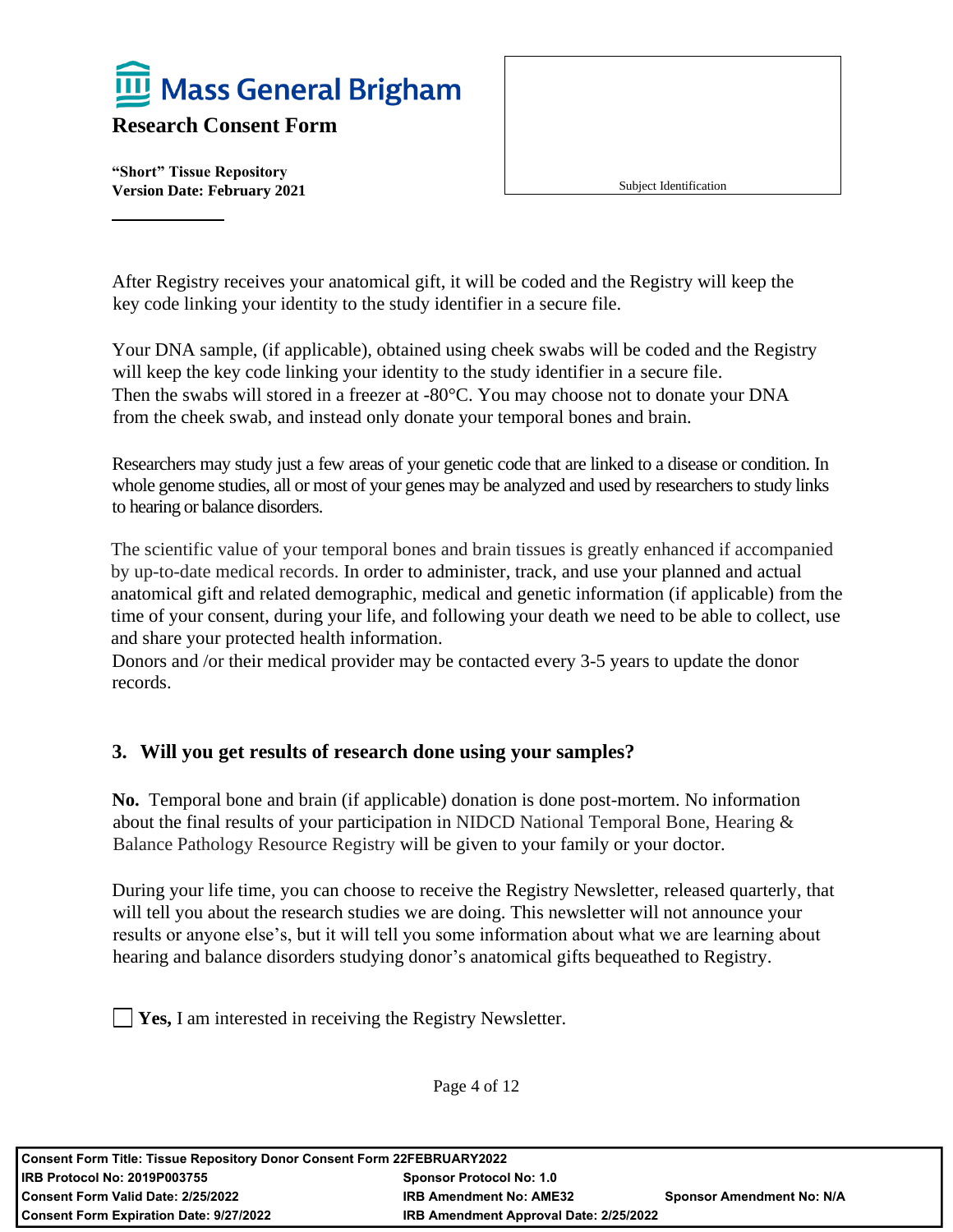

**"Short" Tissue Repository Version Date: February 2021** 

Subject Identification

#### **5. What are the benefits?**

You will not directly benefit from research conducted on your anatomical gift bequeathed to Registry. We hope that research studying your and other donor's anatomical gift and information will help us understand, prevent, treat, or cure diseases.

#### **6. Will you be paid for your samples?**

You will not receive payment for your anatomical gift bequeathed to Registry.

#### **7. What are the costs to you to take part in the Registry?**

There are no costs to you to participate in Registry. Upon your death, the temporal bones and brain (if applicable) will be removed by a qualified person without cost to your estate, your family or your friends.

#### **8. How are your samples and health information stored in the bank?**

The purpose of the Registry is to create a registry of temporal bone and brain tissue, and related demographic, medical and genetic information that may be used for future research. Results of this research may be presented or published for use by the medical or scientific community

After Registry receives your anatomical gift, it will be coded and the Registry will keep the key code linking your identity to the study identifier in a secure file.

Your DNA sample, (if applicable), obtained using cheek swabs will be coded and the Registry will keep the key code linking your identity to the study identifier in a secure file.

Your medical information submitted to Registry by you or your medical providers will be stored in the secure location.

Page 5 of 12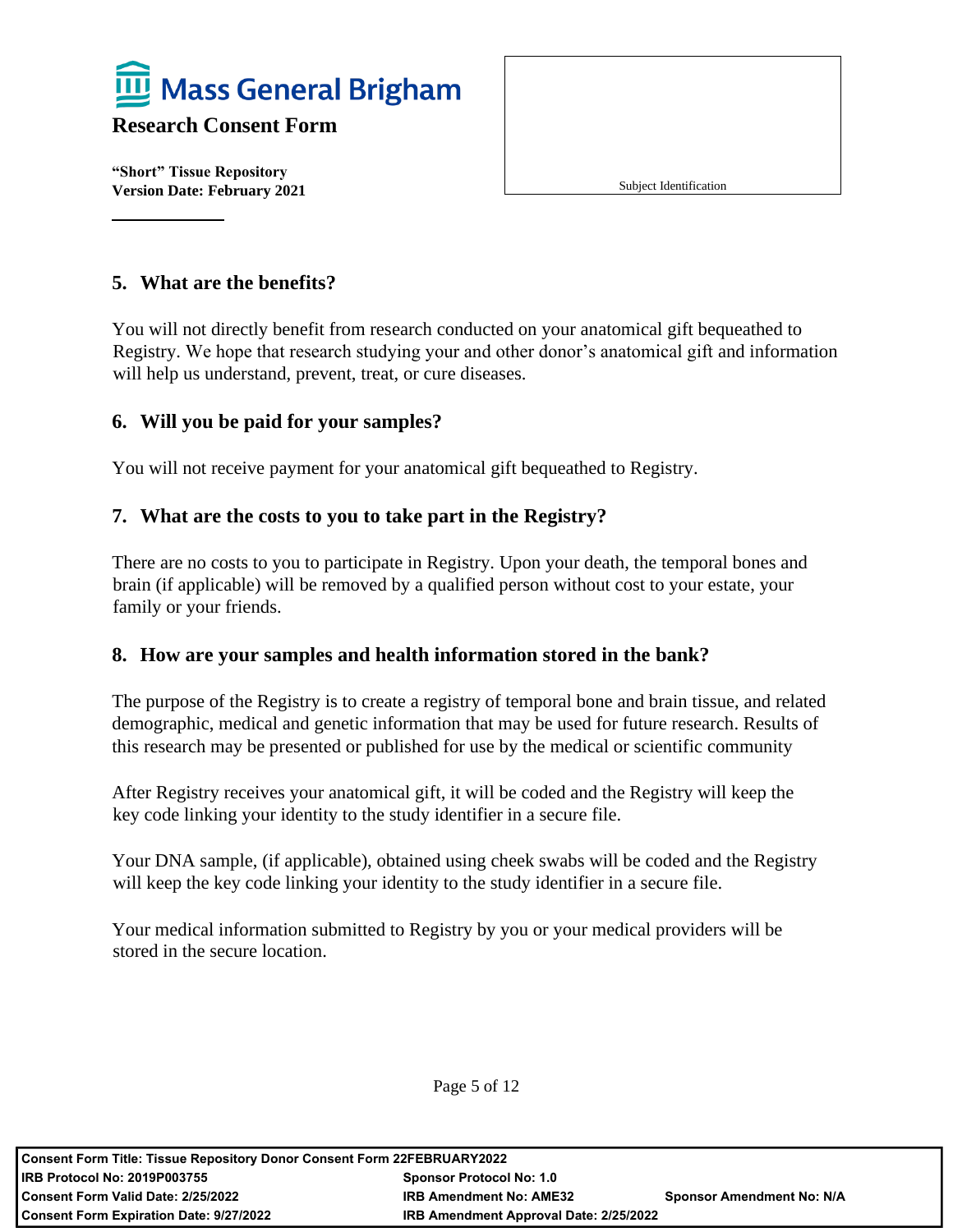

**"Short" Tissue Repository Version Date: February 2021** 

Subject Identification

#### **9. How long will the bank keep your samples and information?**

Since the purpose of the Registry is to create a registry of temporal bone and brain tissue, and related demographic, medical and genetic information that may be used for future research, this authorization has no expiration date.

In the case the Registry was not able to arrange for the removal of your temporal bones and brain if indicated, we will permanently destroy all protected health information and your DNA sample, that we have gathered about you, or to the extent that we are unable to reasonably destroy the protected health information, we will protect it to prevent its future use or disclosure.

#### **10.Can you stop allowing your samples and information to be stored and used for research?**

**Yes.** If you change your mind later and do not want to make an anatomical gift upon your death of your temporal bones (and if applicable, the entire brain), or do not want us to collect, use or share your protected health information to administer, track, and use your planned anatomical gift and related demographic, medical and genetic (if applicable) information, you need to send a letter to the Registry at the address listed below. The letter needs to say that you have changed your mind and do not want to make an anatomical gift upon your death of your temporal bones (and if indicated, the entire brain) or do not want us to collect, use or share your protected health information to administer, track, and use your previously planned anatomical gift. In this case, promptly following receipt of your request, and to the extent reasonable, we will permanently destroy all protected health information that we have gathered about you, or to the extent that we are unable to reasonably destroy the protected health information, we will protect it to prevent its future use or disclosure. However, the requested revocation will not affect any uses or sharing of your protected health information that has been used or shared prior to the receipt of the revocation request.

Following your death and anatomical gift, your legal representative may request that your protected health information be removed from the Registry. In this case the Registry will permanently destroy all protected health information that we have gathered about you, or to the extent that we are unable to reasonably destroy the protected health information, we will protect it to prevent its future use or disclosure. However, the requested revocation will not affect any uses or sharing of your protected health information that has been used or shared prior to the receipt of the revocation request.

Page 6 of 12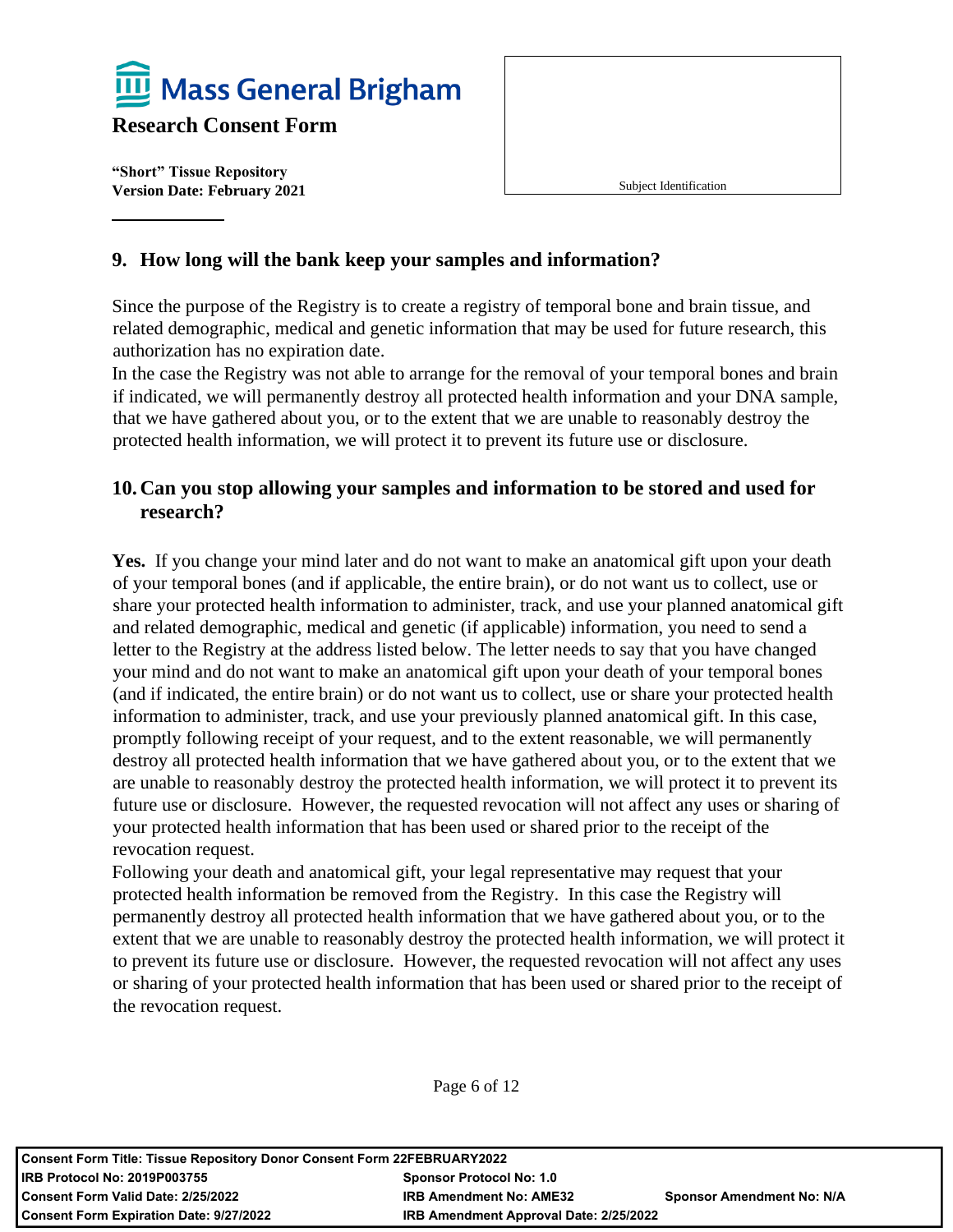

**"Short" Tissue Repository Version Date: February 2021** 

Subject Identification

**Address to inform the Registry that you have changed your mind: National Temporal Bone Registry Care of the Massachusetts Eye and Ear 243 Charles Street Boston, Massachusetts 02114**

#### **11.What are the risks?**

The main risk of allowing us to use your anatomical gift and health information for research is a potential loss of privacy. We protect your privacy by coding your samples and health information and following the rules of the Mass General Brigham ethics board and applicable federal laws.

#### **12.If you take part in this research study, how will we protect your privacy?**

Federal law requires Mass General Brigham to protect the privacy of health information and related information that identifies you. We refer to this information simply as "identifiable information."

We will request the release of your medical records from your health care providers and collect, use and share health information that identifies you, (your "protected health information") including the following:

- Your demographic information, including, but not limited to, your name, date of birth, date of death, addresses, telephone numbers, and the name, address, telephone number/email address and relationship to your next of kin,
- Medical information, including information provided directly by you and information contained in your medical records from your healthcare providers, including but not limited to physicians, hospitals, laboratories, and audiologists, and
- **•** If applicable, your DNA/genetic information.

We will protect your privacy by coding your samples and health information and following the rules of the Mass General Brigham ethics board and applicable federal laws.

#### **13. Who may see, use, and share your identifiable health information and why they may need to do so:**

We will use and may share your protected health information with:

Page 7 of 12

| <b>Consent Form Title: Tissue Repository Donor Consent Form 22FEBRUARY2022</b> |                                        |                                  |
|--------------------------------------------------------------------------------|----------------------------------------|----------------------------------|
| <b>IRB Protocol No: 2019P003755</b><br><b>Sponsor Protocol No: 1.0</b>         |                                        |                                  |
| <b>Consent Form Valid Date: 2/25/2022</b>                                      | <b>IRB Amendment No: AME32</b>         | <b>Sponsor Amendment No: N/A</b> |
| <b>Consent Form Expiration Date: 9/27/2022</b>                                 | IRB Amendment Approval Date: 2/25/2022 |                                  |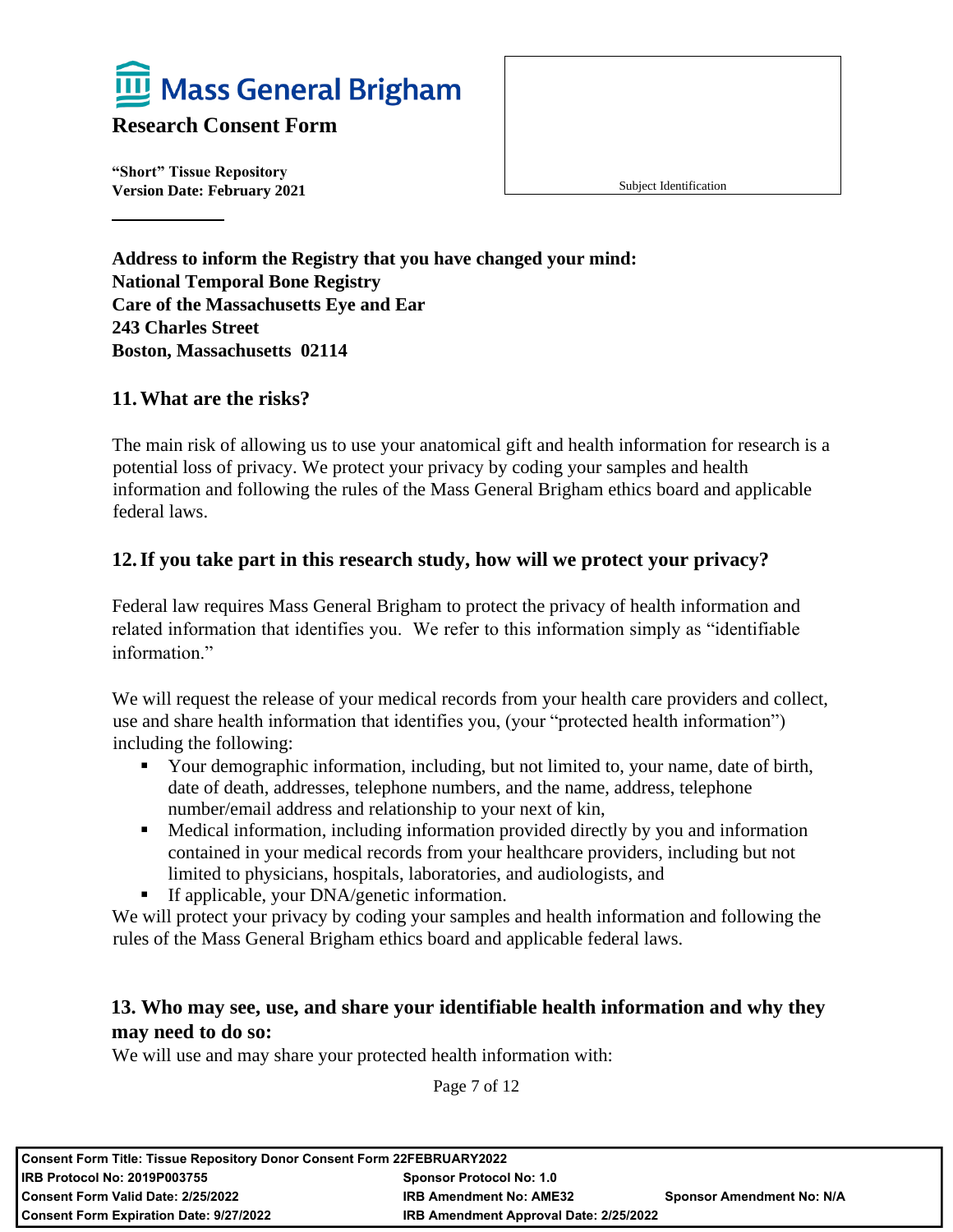Mass General Brigham

#### **Research Consent Form**

**"Short" Tissue Repository Version Date: February 2021** 

Subject Identification

- **•** People at the Registry or at institutions contracted by the Registry to administer the Registry now or in the future, including individuals who administer and provide oversight of the Registry, such as, but not limited to Registry managers and support staff, physicians, and oversight committees,
- Institutions or laboratories collaborating with the Registry for purposes of carrying out the functions of the Registry,
- **The Mass General Brigham ethics board that oversees the research and the Mass General** Brigham research quality improvement programs,
- External entities responsible for the regulation, oversight and/or funding of the Registry
- Other researchers and medical centers that are part of this study and their ethics boards
- Federal and state agencies (such as the Food and Drug Administration, the Department of Health and Human Services, the National Institutes of Health, and other US or foreign government bodies that oversee or review research)
- We may share information that identify you with researchers at Mass General Brigham institutions, at non-Mass General Brigham institutions or with for-profit companies that are working with Mass General Brigham researchers only if they have the approval of Mass General Brigham ethics board.
- Any actual use or sharing of your anatomical gift and related protected health information for a specific research study will be subject to applicable rules in effect at the time of the proposed research

Some people or groups who get your health information might not have to follow the same privacy rules that we follow and might use or share your health information without your permission in ways that are not described in this form. We share your health information only when we must, and we ask anyone who receives it from us to take measures to protect your privacy. However, once your information is shared outside Mass General Brigham, we cannot control all the ways that others use or share it and cannot promise that it will remain private.

Because research is an ongoing process, we cannot give you an exact date when we will either destroy or stop using or sharing your health information. Your permission to use and share your identifiable information does not expire.

The results of this research study may be published in a medical book or journal, or used to teach others. However, your name or other identifying information **will not** be used for these purposes.

Page 8 of 12

| <b>Consent Form Title: Tissue Repository Donor Consent Form 22FEBRUARY2022</b> |                                        |                                  |
|--------------------------------------------------------------------------------|----------------------------------------|----------------------------------|
| <b>IRB Protocol No: 2019P003755</b>                                            | <b>Sponsor Protocol No: 1.0</b>        |                                  |
| <b>Consent Form Valid Date: 2/25/2022</b>                                      | <b>IRB Amendment No: AME32</b>         | <b>Sponsor Amendment No: N/A</b> |
| <b>Consent Form Expiration Date: 9/27/2022</b>                                 | IRB Amendment Approval Date: 2/25/2022 |                                  |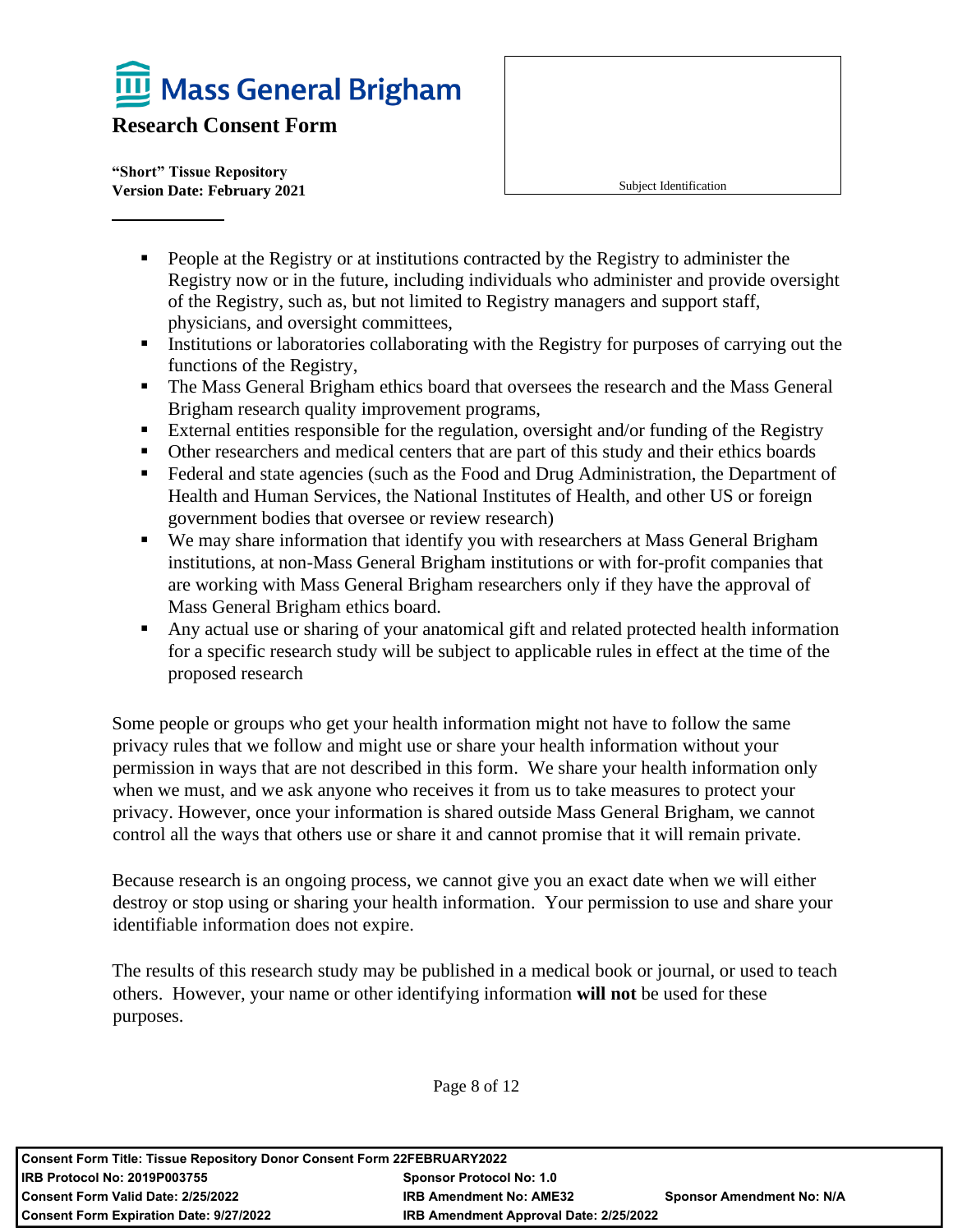

**"Short" Tissue Repository Version Date: February 2021** 

Subject Identification

#### **Your Privacy Rights:**

By signing this document you have agreed to:

- Make an anatomical gift of your temporal bones and if indicated the entire brain upon your death,
- Contribute and provide access to your:
	- o Demographic and medical information, and
	- o To the extent that you indicated also DNA/genetic information.

You understand that this gift (temporal bones, brain, and DNA from cheek swab if applicable) is made to the National Temporal Bone Donor Program of the NIDCD National Temporal Bone, Hearing and Balance Pathology Resource Registry for the purpose of the creation of a research database and repository for future access by investigators for research purposes. You understand that these tissues will be removed by any medical doctor, coroner or other qualified person without cost to your estate, your family or your friends. You also authorize the release of your medical records including results of post-mortem examination to the Registry. This authorization includes also any examinations, tests and review of medical history necessary to assure medical acceptability of the donated tissues.

If you **sign** this form, you are giving us permission to collect, use and share your protected health information. If you decide not to sign this form, you cannot make an anatomical gift of your temporal bones (and if applicable, the entire brain) upon your death to the National Temporal Bone Donor Program of the NIDCD National Temporal Bone, Hearing and Balance Pathology Resource Registry. You need to sign this form in order to make the anatomical gift(s) upon your death.

You have the right **not** to sign this form that allows us to use and share your health information for research; however, if you don't sign it, you can't take part in National Temporal Bone Donor Program of the NIDCD National Temporal Bone, Hearing and Balance Pathology Resource Registry.

You have the right to withdraw your permission bequeathing your temporal bones and brain (if applicable) to Registry and to use or share your health information for this research study. If you

Page 9 of 12

| Consent Form Title: Tissue Repository Donor Consent Form 22FEBRUARY2022 |                                        |                                  |
|-------------------------------------------------------------------------|----------------------------------------|----------------------------------|
| l IRB Protocol No: 2019P003755<br><b>Sponsor Protocol No: 1.0</b>       |                                        |                                  |
| l Consent Form Valid Date: 2/25/2022                                    | <b>IRB Amendment No: AME32</b>         | <b>Sponsor Amendment No: N/A</b> |
| Consent Form Expiration Date: 9/27/2022                                 | IRB Amendment Approval Date: 2/25/2022 |                                  |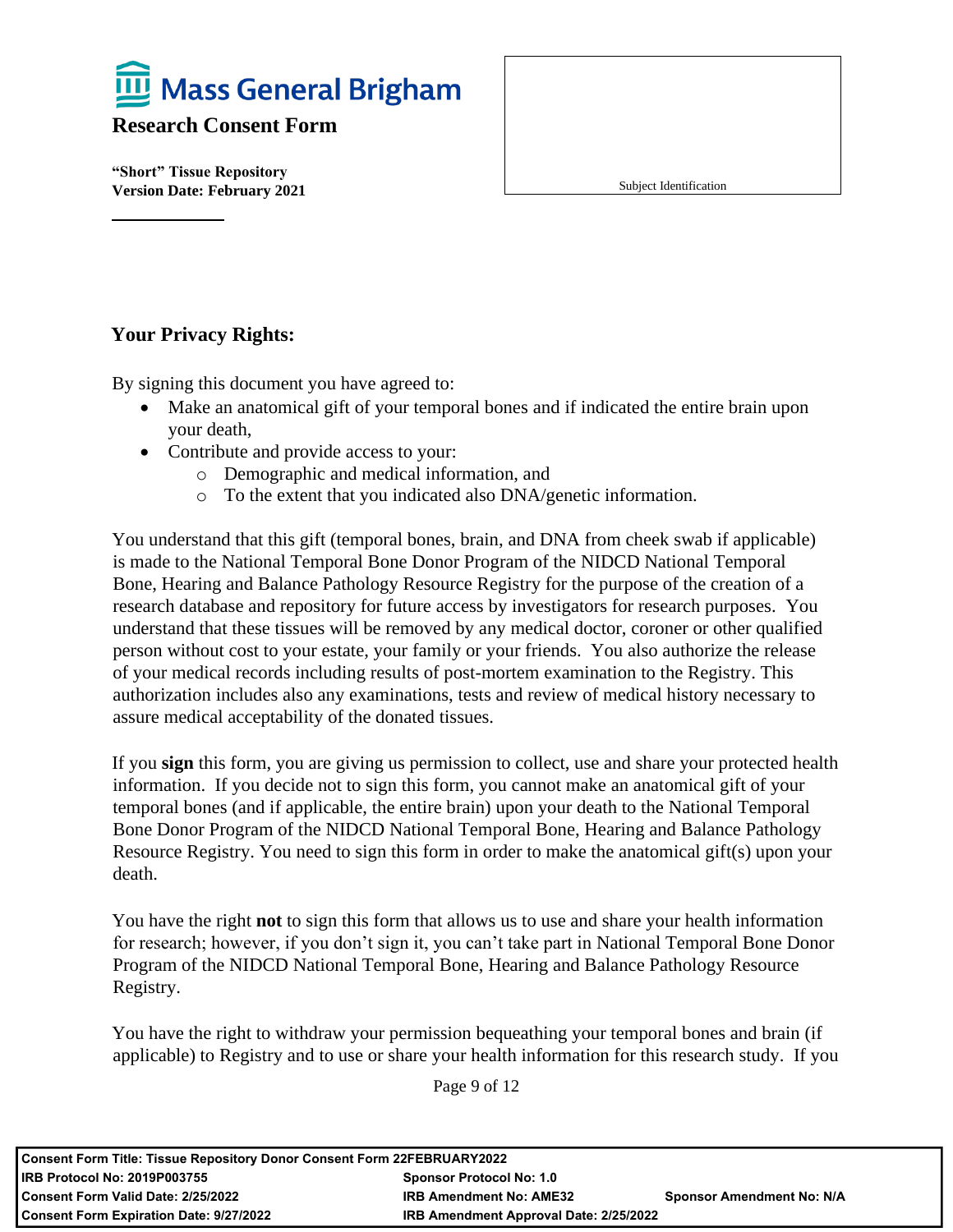

**"Short" Tissue Repository Version Date: February 2021** 

Subject Identification

want to withdraw your permission, you must notify the person in charge of this research study in writing.

The Registry Coordinator will give/mail you a signed copy of this form upon your request.

Whatever decision you make about making the anatomical gift(s), and allowing the collection, use and sharing of your protected health information with National Temporal Bone Donor Program of the NIDCD National Temporal Bone, Hearing and Balance Pathology Resource Registry will not affect your access to medical care.

#### **Informed Consent and Authorization for Collection of Samples and Health Information for Research**

#### **Statement of Person Giving Informed Consent and Authorization**

I have read this consent form.

\_\_\_\_\_\_\_\_\_\_\_\_\_\_\_\_\_\_\_\_\_\_\_\_\_\_\_\_\_\_\_\_\_

\_\_\_\_\_\_\_\_\_\_\_\_\_\_\_\_\_\_\_\_\_\_\_\_\_\_\_\_\_\_\_\_\_

- $\div$  I have had the opportunity to ask questions.
- $\div$  I understand the information given to me.

#### **Signature of Donor:**

**I, (donor name)** \_\_\_\_\_\_\_\_\_\_\_\_\_\_\_\_\_\_\_\_\_\_\_\_\_\_\_\_ **give my consent** to take part in the National Temporal Bone Donor Program of the NIDCD National Temporal Bone, Hearing and Balance Pathology Resource Registry.

(Donor's Signature) (Date signed) (Time/optional)

 $\overline{\phantom{a}}$  ,  $\overline{\phantom{a}}$  ,  $\overline{\phantom{a}}$  ,  $\overline{\phantom{a}}$  ,  $\overline{\phantom{a}}$  ,  $\overline{\phantom{a}}$  ,  $\overline{\phantom{a}}$  ,  $\overline{\phantom{a}}$  ,  $\overline{\phantom{a}}$  ,  $\overline{\phantom{a}}$  ,  $\overline{\phantom{a}}$  ,  $\overline{\phantom{a}}$  ,  $\overline{\phantom{a}}$  ,  $\overline{\phantom{a}}$  ,  $\overline{\phantom{a}}$  ,  $\overline{\phantom{a}}$ 

(Address)

(City, State, Zip Code)

Page 10 of 12

| Consent Form Title: Tissue Repository Donor Consent Form 22FEBRUARY2022 |                                        |                                  |
|-------------------------------------------------------------------------|----------------------------------------|----------------------------------|
| IRB Protocol No: 2019P003755<br><b>Sponsor Protocol No: 1.0</b>         |                                        |                                  |
| Consent Form Valid Date: 2/25/2022                                      | <b>IRB Amendment No: AME32</b>         | <b>Sponsor Amendment No: N/A</b> |
| Consent Form Expiration Date: 9/27/2022                                 | IRB Amendment Approval Date: 2/25/2022 |                                  |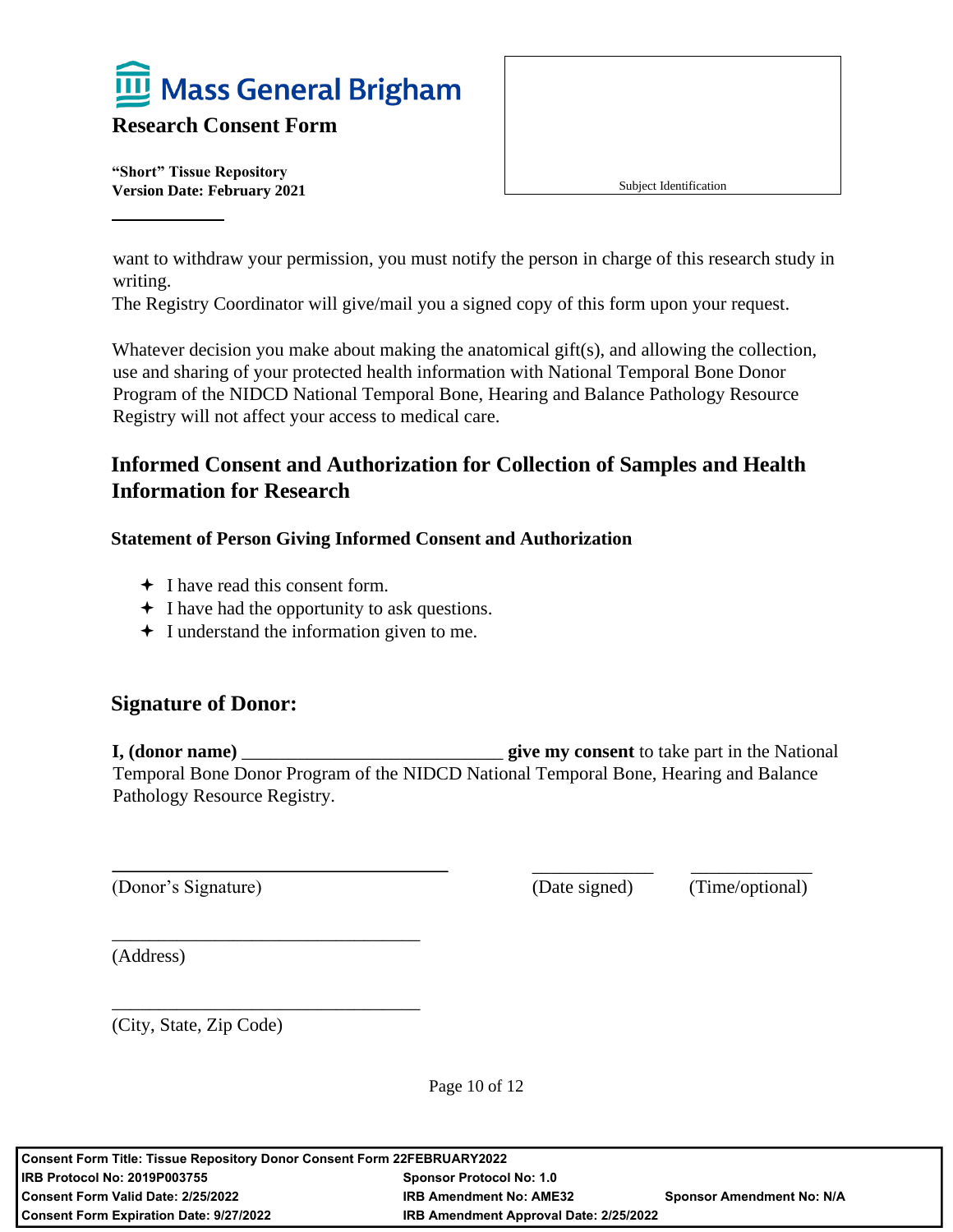

**"Short" Tissue Repository Version Date: February 2021** 

Subject Identification

#### **Witness #1:**

(Signature of First Witness) (Date signed) (Time/optional)

\_\_\_\_\_\_\_\_\_\_\_\_\_\_\_\_\_\_\_\_\_\_\_\_\_\_\_\_\_\_\_\_

\_\_\_\_\_\_\_\_\_\_\_\_\_\_\_\_\_\_\_\_\_\_\_\_\_\_\_\_\_\_\_\_

\_\_\_\_\_\_\_\_\_\_\_\_\_\_\_\_\_\_\_\_\_\_\_\_\_\_\_\_\_\_\_\_

\_\_\_\_\_\_\_\_\_\_\_\_\_\_\_\_\_\_\_\_\_\_\_\_\_\_\_\_\_\_\_\_ \_\_\_\_\_\_\_\_\_\_\_\_\_\_ \_\_\_\_\_\_\_\_\_\_\_\_

\_\_\_\_\_\_\_\_\_\_\_\_\_\_\_\_\_\_\_\_\_\_\_\_\_\_\_\_\_\_\_\_ \_\_\_\_\_\_\_\_\_\_\_\_\_\_\_ \_\_\_\_\_\_\_\_\_\_\_\_\_

(Print Names)

(Address)

(City, State, Zip Code)

**Witness #2:**

(Signature of Second Witness) (Date signed) (Time/Optional)

\_\_\_\_\_\_\_\_\_\_\_\_\_\_\_\_\_\_\_\_\_\_\_\_\_\_\_\_\_\_\_\_

\_\_\_\_\_\_\_\_\_\_\_\_\_\_\_\_\_\_\_\_\_\_\_\_\_\_\_\_\_\_\_\_

\_\_\_\_\_\_\_\_\_\_\_\_\_\_\_\_\_\_\_\_\_\_\_\_\_\_\_\_\_\_\_\_

(Print Names)

(Address)

(City, State, Zip Code)

Page 11 of 12

**Consent Form Title: Tissue Repository Donor Consent Form 22FEBRUARY2022 IRB Protocol No: 2019P003755 Sponsor Protocol No: 1.0 Consent Form Valid Date: 2/25/2022 IRB Amendment No: AME32 Sponsor Amendment No: N/A Consent Form Expiration Date: 9/27/2022 IRB Amendment Approval Date: 2/25/2022**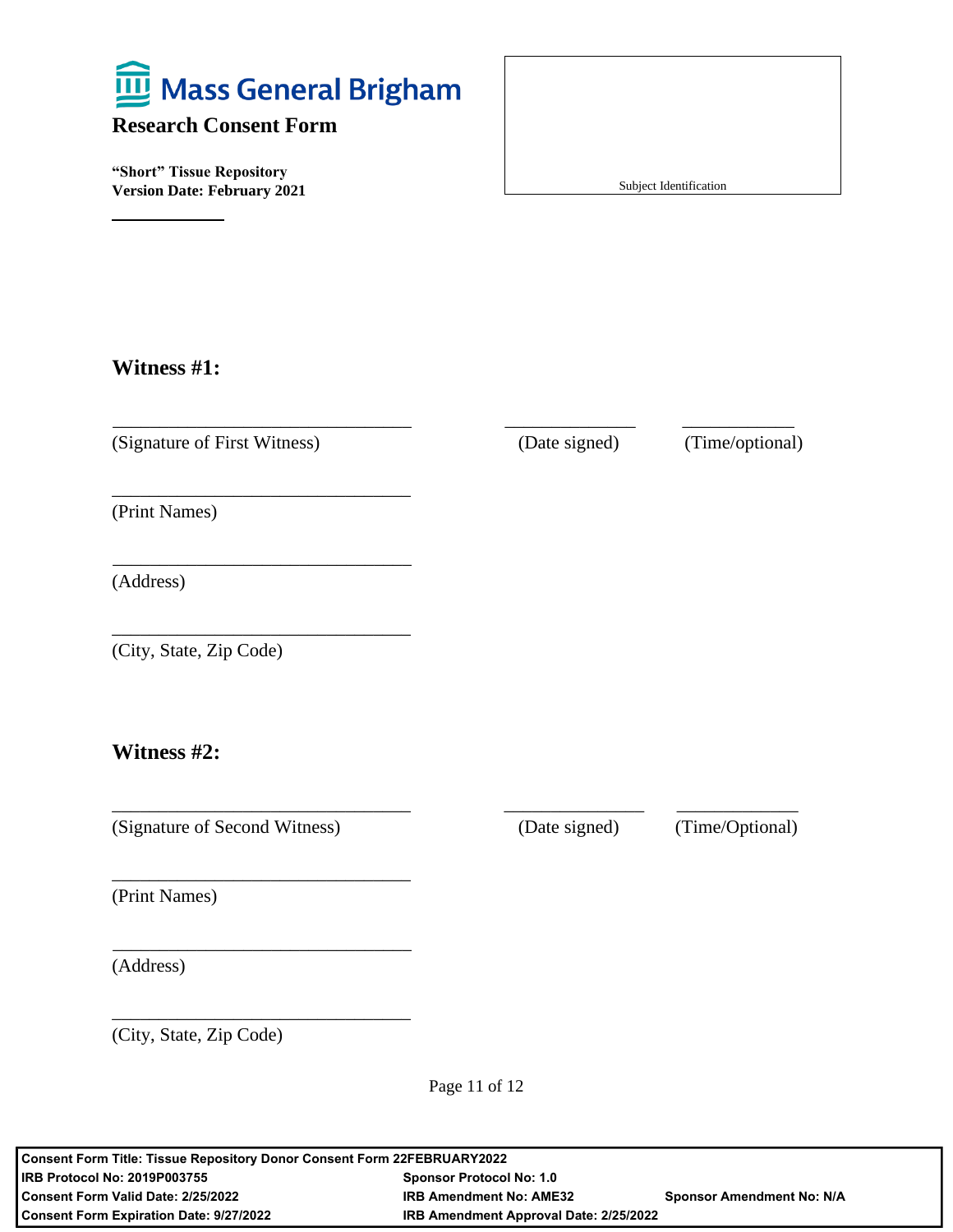

**"Short" Tissue Repository Version Date: February 2021** 

Subject Identification

#### **Signature of Guardian or Authorized Representative for Adult:**

**I, (print or type name)\_\_\_\_\_\_\_\_\_\_\_\_\_\_\_\_\_\_\_\_\_\_\_\_\_\_\_\_\_\_\_\_\_\_\_\_ give my consent** for the person I am authorized to represent to take part in the National Temporal Bone Donor Program of the NIDCD National Temporal Bone, Hearing and Balance Pathology Resource Registry as described above.

\_\_\_\_\_\_\_\_\_\_\_\_\_\_\_\_\_\_\_\_\_\_\_\_\_\_\_ \_\_\_\_\_\_\_\_\_\_\_ \_\_\_\_\_\_\_\_\_\_\_\_

#### **Please check applicable box below**

- Court-appointed Guardian
- Health Care Proxy
- Durable Power of Attorney
- □ Family Member/Next-of-Kin

(Signature) (Date signed) (Time/optional)

(Address)

(City, State, Zip Code)

Relationship to donor \_\_\_\_\_\_\_\_\_\_\_\_\_\_\_\_\_\_\_\_\_\_\_\_\_\_

\_\_\_\_\_\_\_\_\_\_\_\_\_\_\_\_\_\_\_\_\_\_\_\_\_\_\_\_\_\_\_\_\_\_\_\_\_\_\_\_\_\_\_\_

\_\_\_\_\_\_\_\_\_\_\_\_\_\_\_\_\_\_\_\_\_\_\_\_\_\_\_\_\_\_\_\_\_\_\_\_\_\_\_\_\_\_\_\_

Consent Form Version: February 22, 2022

Page 12 of 12

| <b>Consent Form Title: Tissue Repository Donor Consent Form 22FEBRUARY2022</b> |                                        |                                  |
|--------------------------------------------------------------------------------|----------------------------------------|----------------------------------|
| <b>IRB Protocol No: 2019P003755</b><br><b>Sponsor Protocol No: 1.0</b>         |                                        |                                  |
| Consent Form Valid Date: 2/25/2022                                             | <b>IRB Amendment No: AME32</b>         | <b>Sponsor Amendment No: N/A</b> |
| <b>Consent Form Expiration Date: 9/27/2022</b>                                 | IRB Amendment Approval Date: 2/25/2022 |                                  |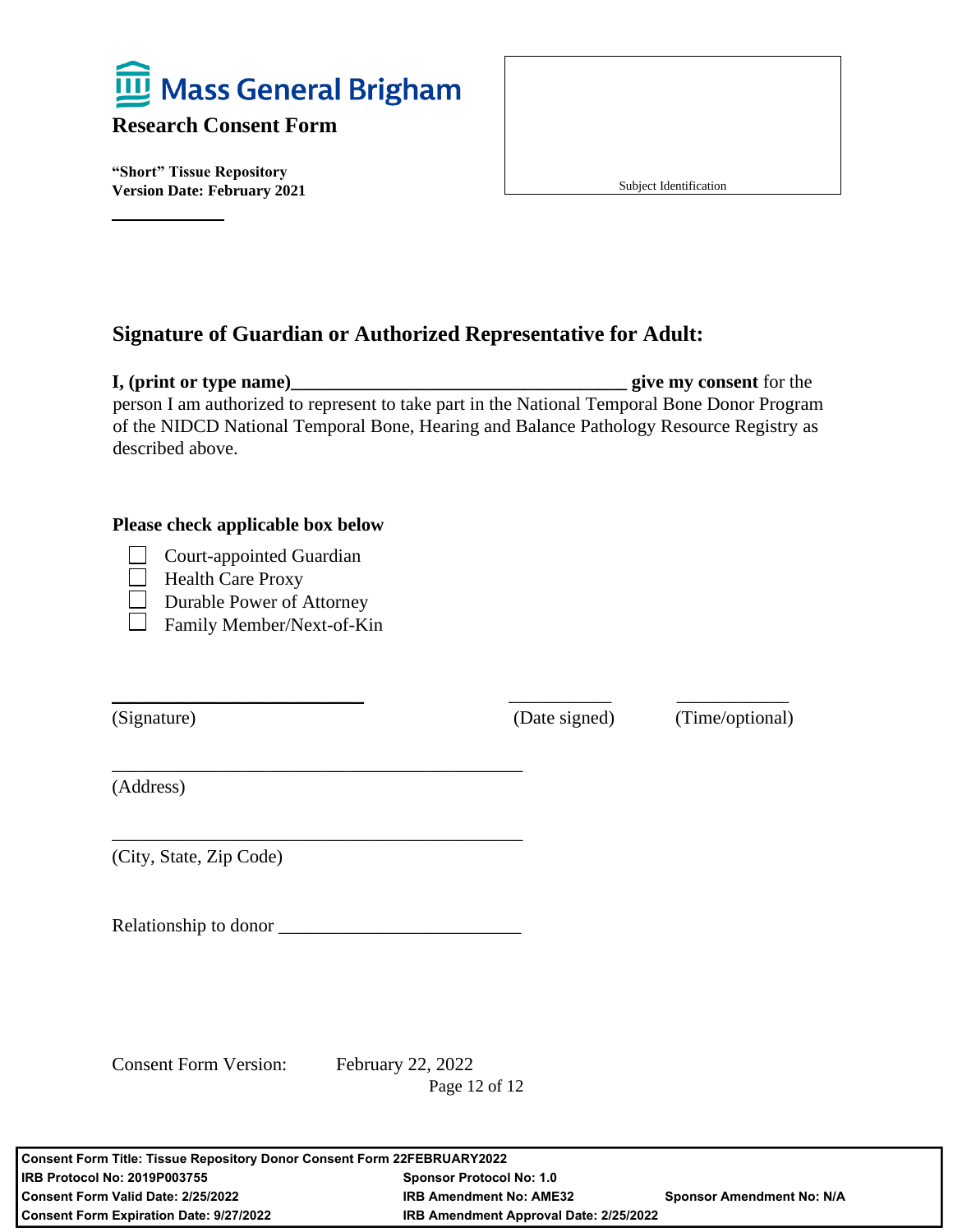

**"Short" Tissue Repository Version Date: February 2021** 

Subject Identification

Protocol Title: **NIDCD National Temporal Bone, Hearing and Balance Pathology Resource Registry** 

Principal Investigator: **Felipe Santos, MD**

Site Principal Investigator:

Description of Subject Population: **Subject with or without various hearing and/or vestibular deficits**

#### **National Temporal Bone Donor Program Consent of Next of Kin**

The word "donor" means the person who wishes to make an anatomical gift of his/her temporal bones and entire brain if indicated on his/her Donor Consent Form to the National Temporal Bone Donor Program of the NIDCD National Temporal Bone, Hearing and Balance Pathology Resource Registry.

The words "you" and "Next of Kin" means the close blood relative of the donor or a person with connection to donor as defined under the "Uniform Anatomical Gift Act" and similar law. The words "we" and "NTBR" or "National Temporal Bone Registry" mean the NIDCD National Temporal Bone, Hearing and Balance Pathology Resource Registry **("Registry"),** which is administered by the Massachusetts Eye and Ear.

The Registry is a nonprofit organization established by the National Institute of Deafness and Other Communication Disorder to provide information about temporal bone donation and research. The Registry enlists people with or without ear disorders to be donors of their temporal bones and if indicated by the donor on the donor consent form, also their brain after their death.

By signing this document you have agreed to the removal of these tissues upon the death of the donor.

Page 1 of 4

| Consent Form Title: Tissue Repository Donor NOK Consent Form 22FEB2022 |                                        |                                  |
|------------------------------------------------------------------------|----------------------------------------|----------------------------------|
| IRB Protocol No: 2019P003755                                           | <b>Sponsor Protocol No: 1.0</b>        |                                  |
| Consent Form Valid Date: 2/25/2022                                     | <b>IRB Amendment No: AME32</b>         | <b>Sponsor Amendment No: N/A</b> |
| <b>Consent Form Expiration Date: 9/27/2022</b>                         | IRB Amendment Approval Date: 2/25/2022 |                                  |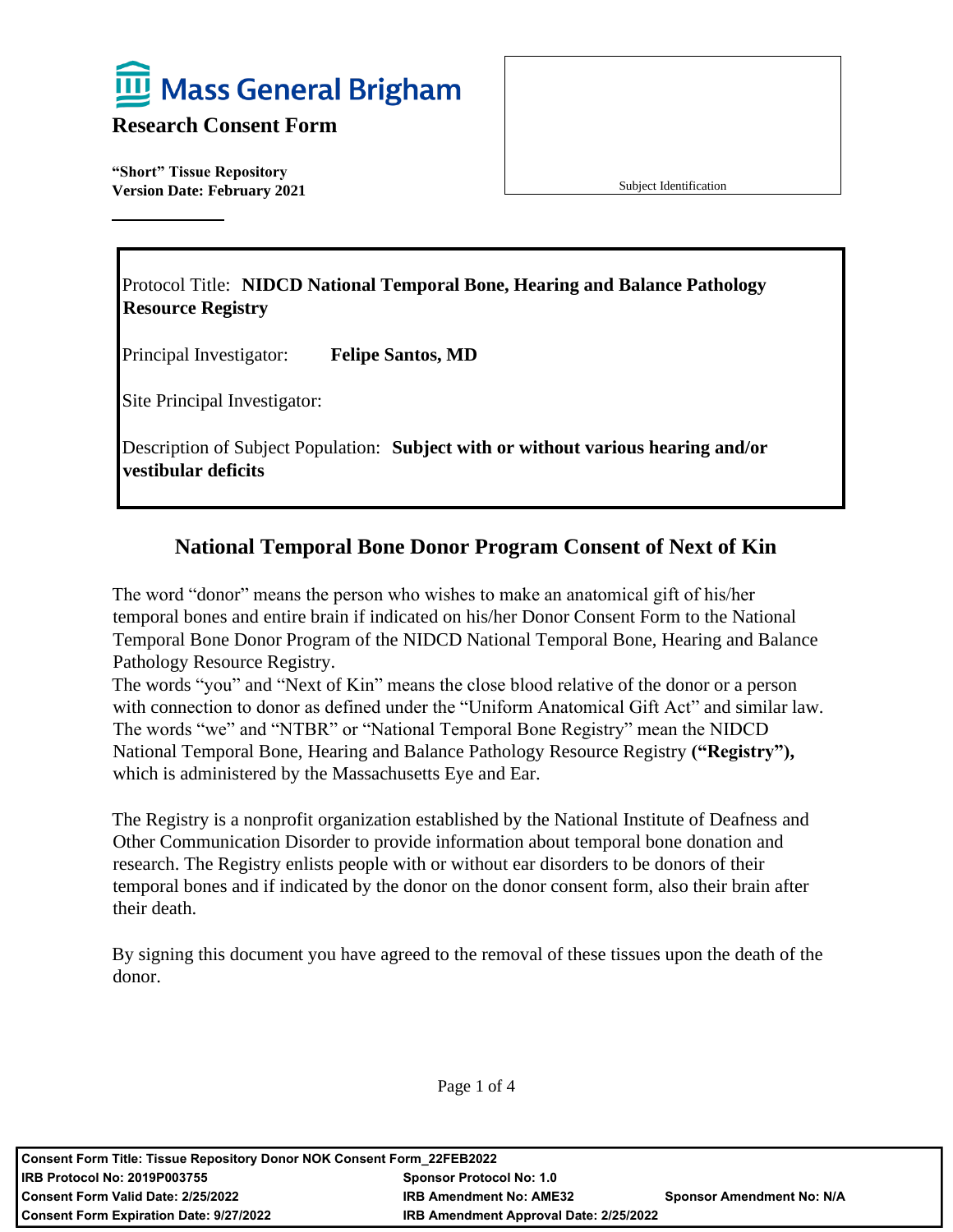

**"Short" Tissue Repository Version Date: February 2021** 

Subject Identification

**I, \_\_\_\_\_\_\_\_\_\_\_\_\_\_\_\_\_\_\_\_\_\_\_\_\_\_\_\_\_\_\_\_\_\_\_\_, am the next of kin of donor** 

(Please type or print of Next-of-Kin name)

\_\_\_\_\_\_\_\_\_\_\_\_\_\_\_\_\_\_\_\_\_\_\_\_\_\_\_\_\_\_\_\_\_\_\_\_\_\_,

(Please type or print donor's name)

who is pledging the future donation of his/her **temporal bones**, and if indicated on the donor consent form, his/her **entire brain** made to **the National Temporal Bone Donor Program of the NIDCD National Temporal Bone, Hearing and Balance Pathology Resource Registry.**

I do hereby agree to the removal of these tissues upon the death of this donor, as he/she has pledged. I understand that the Registry arranges for the donation and these tissues will be removed by any medical doctor, coroner or other qualified person without cost to donor's estate, donor's family or donor's friends.

I will instruct the doctor in charge, the person taking care of the donor at the time of his/her death or the coroner either before or immediately after the donor's death to notify the NIDCD National Temporal Bone Registry day or night by telephone **(800-822-1327 or 617-573-3711)** for instruction regarding the removal and preservation of these tissues. I understand that I will incur no cost in fulfillment of this anatomical gift.

Under the Uniform Anatomical Gift Act and similar laws, the legal next of kin is defined as below. In order of priority the legal next of kin shall be:

- (1) the spouse
- (2) an adult son or daughter,
- (3) either parent,
- (4) an adult brother or sister,
- (5) a guardian,
- (6) any other person authorized or under obligation to make funeral arrangements for the deceased.

Please indicate your relationship to the Donor by **circling one of the six categories above**.

Page 2 of 4

| <b>Consent Form Title: Tissue Repository Donor NOK Consent Form 22FEB2022</b> |                                        |                                  |
|-------------------------------------------------------------------------------|----------------------------------------|----------------------------------|
| <b>IRB Protocol No: 2019P003755</b><br><b>Sponsor Protocol No: 1.0</b>        |                                        |                                  |
| Consent Form Valid Date: 2/25/2022                                            | <b>IRB Amendment No: AME32</b>         | <b>Sponsor Amendment No: N/A</b> |
| <b>Consent Form Expiration Date: 9/27/2022</b>                                | IRB Amendment Approval Date: 2/25/2022 |                                  |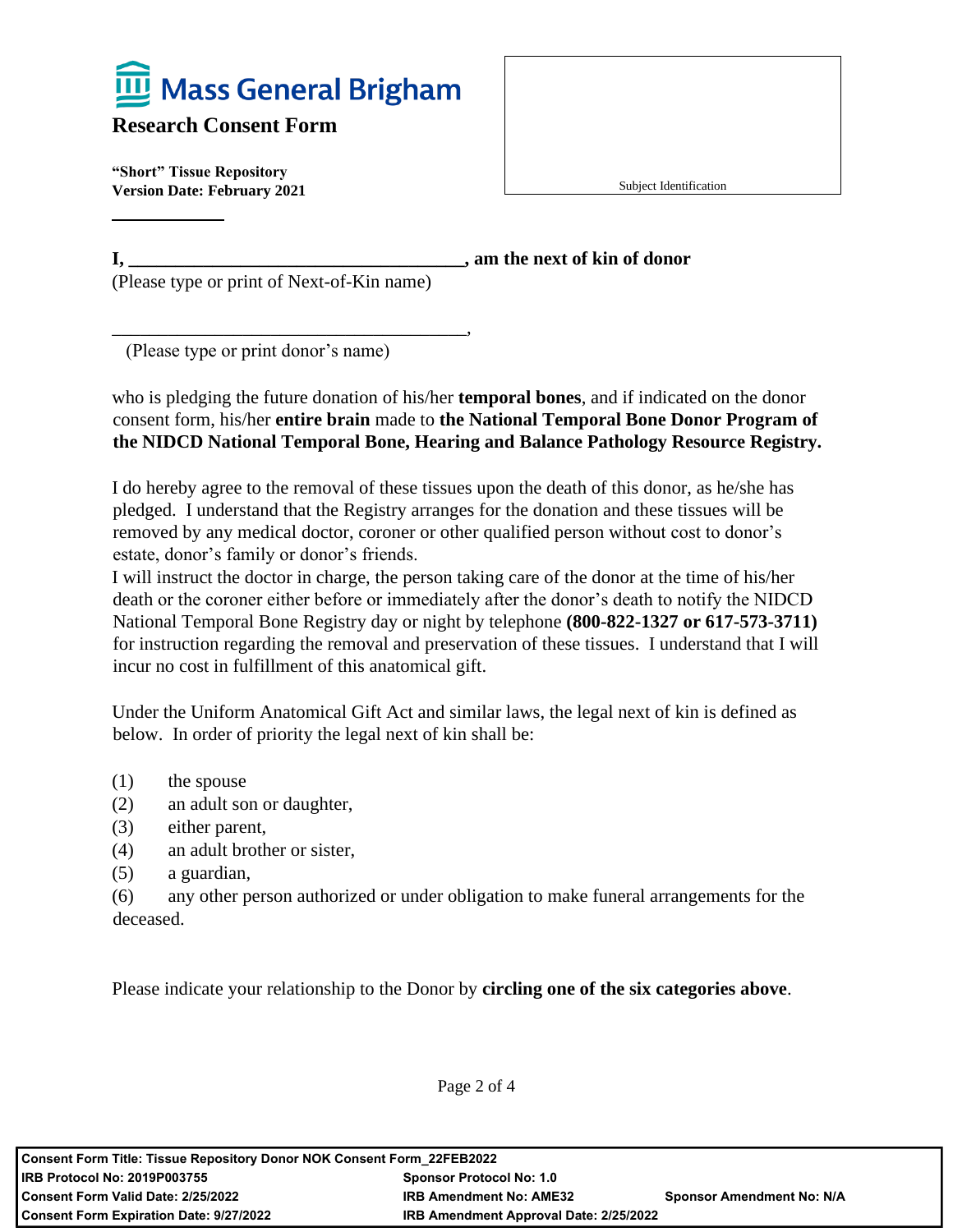

**"Short" Tissue Repository Version Date: February 2021** 

Subject Identification

#### **1. What is the purpose of this research?**

The Registry is a nonprofit organization established by the National Institute of Deafness and Other Communication Disorder to provide information about temporal bone donation and research. Thanks to those who contributed their temporal bones in the past, many advances in understanding and treating ear disorders have been made.

Donor is making the anatomical gift of his/her temporal bone and brain (if applicable), genetic information (if applicable) and related demographic and medical information so that it may be included in the NIDCD National Temporal Bone, Hearing & Balance Pathology Resource Registry, and to be used for future research.

Researchers will study each sample to learn more about the ear structure and causes of the donor's ear problem. With this knowledge, researcher can develop new ways to diagnose and correct ear disorders in others.

If you have any questions before or after you sign this consent form, please feel free to call Temporal Bone Registry **24/7** at our toll-free number, **(800) 822-1327,** Or email us to: **[tbregistry@meei.harvard.edu](mailto:tbregistry@meei.harvard.edu)**

The person in charge of the Registry is **Dr. Felipe Santos, MD**.

If you want to speak with someone **not** directly involved in the study, about your concerns or complaints you may have about the research, contact the Mass General Brigham IRB at **857-282-1900.**

The Registry Coordinator will give/mail you a signed copy of this form upon your request.

#### **Informed Consent and Authorization of Next of Kin:**

#### **Statement of Person Giving Informed Consent and Authorization**

- $\div$  I have read this consent form.
- I understand the information given to me.

Page 3 of 4

| <b>Consent Form Title: Tissue Repository Donor NOK Consent Form 22FEB2022</b> |                                        |                                  |
|-------------------------------------------------------------------------------|----------------------------------------|----------------------------------|
| <b>IRB Protocol No: 2019P003755</b><br><b>Sponsor Protocol No: 1.0</b>        |                                        |                                  |
| <b>Consent Form Valid Date: 2/25/2022</b>                                     | <b>IRB Amendment No: AME32</b>         | <b>Sponsor Amendment No: N/A</b> |
| <b>Consent Form Expiration Date: 9/27/2022</b>                                | IRB Amendment Approval Date: 2/25/2022 |                                  |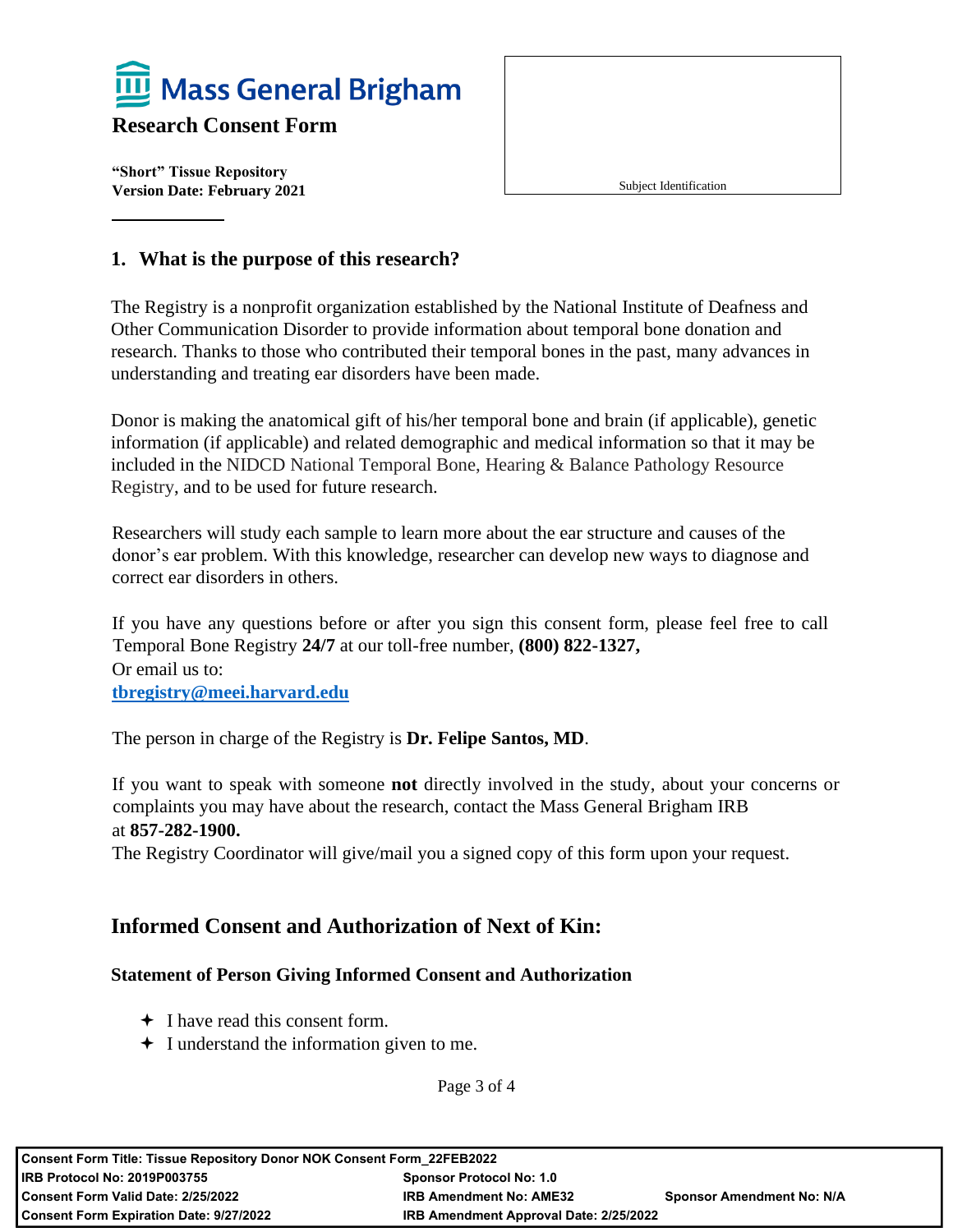

**"Short" Tissue Repository Version Date: February 2021** 

Subject Identification

#### **Signature of Next of Kin:**

**I, (Print/ type name) \_\_\_\_\_\_\_\_\_\_\_\_\_\_\_\_\_\_\_\_\_\_\_\_\_\_\_\_\_\_\_\_\_\_\_\_ give my consent** to the removal of a temporal bones and brain (if applicable) of the donor taking part in the National Temporal Bone Donor Program of the NIDCD National Temporal Bone, Hearing and Balance Pathology Resource Registry.

(Signature of Next of Kin) (Date signed) (Time/optional)

\_\_\_\_\_\_\_\_\_\_\_\_\_\_\_\_\_\_\_\_\_\_\_\_\_\_\_\_\_\_\_\_\_\_\_\_

\_\_\_\_\_\_\_\_\_\_\_\_\_\_\_\_\_\_\_\_\_\_\_\_\_\_\_\_\_\_\_\_\_\_\_\_

\_\_\_\_\_\_\_\_\_\_\_\_\_\_\_\_\_\_\_\_\_\_\_\_\_\_\_\_\_\_\_\_\_\_\_\_\_\_\_\_\_\_\_\_\_\_

 $\overline{\phantom{a}}$  ,  $\overline{\phantom{a}}$  ,  $\overline{\phantom{a}}$  ,  $\overline{\phantom{a}}$  ,  $\overline{\phantom{a}}$  ,  $\overline{\phantom{a}}$  ,  $\overline{\phantom{a}}$  ,  $\overline{\phantom{a}}$  ,  $\overline{\phantom{a}}$  ,  $\overline{\phantom{a}}$  ,  $\overline{\phantom{a}}$  ,  $\overline{\phantom{a}}$  ,  $\overline{\phantom{a}}$  ,  $\overline{\phantom{a}}$  ,  $\overline{\phantom{a}}$  ,  $\overline{\phantom{a}}$ 

(Address)

(City, State, Zip Code)

(Email address and/or phone)

#### **Donor:**

(Signature of the Donor) (Date signed) (Time/optional)

(Print/type Name of the Donor)

Consent Form Version: February 22, 2022

\_\_\_\_\_\_\_\_\_\_\_\_\_\_\_\_\_\_\_\_\_\_\_\_\_\_\_\_\_\_\_\_\_\_\_\_

Page 4 of 4

\_\_\_\_\_\_\_\_\_\_\_\_\_\_\_\_\_\_\_\_\_\_\_\_\_\_\_\_\_\_\_\_\_\_\_\_ \_\_\_\_\_\_\_\_\_\_\_\_\_\_ \_\_\_\_\_\_\_\_\_\_\_\_\_

**Consent Form Title: Tissue Repository Donor NOK Consent Form\_22FEB2022 IRB Protocol No: 2019P003755 Sponsor Protocol No: 1.0 Consent Form Valid Date: 2/25/2022 IRB Amendment No: AME32 Sponsor Amendment No: N/A Consent Form Expiration Date: 9/27/2022 IRB Amendment Approval Date: 2/25/2022**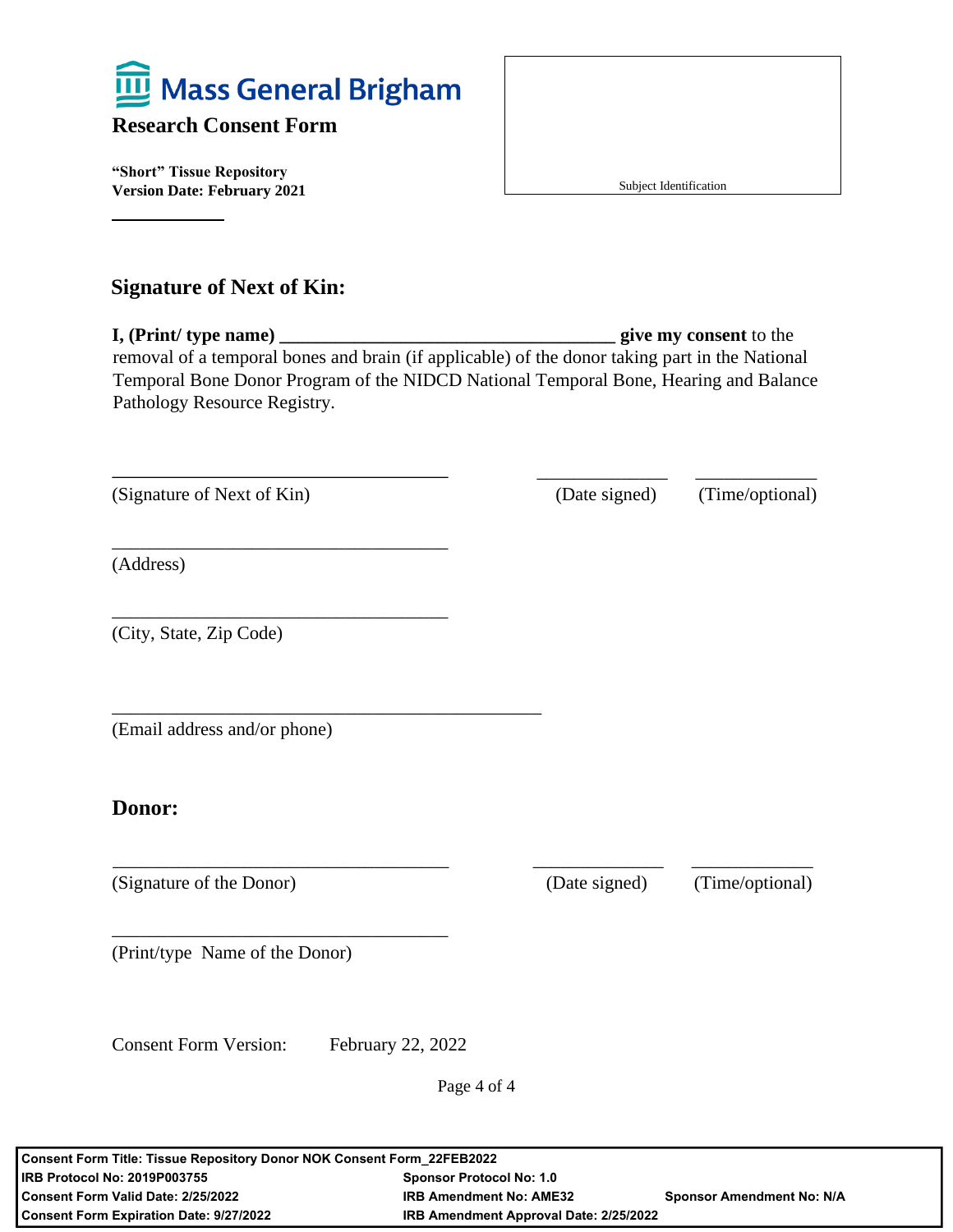### **The National Temporal Bone Donor Program Confidential Medical Information Form**

(Please type or print)

The "donor" is the individual making the anatomical gift to the National Temporal Bone Donor Program.

#### **DONOR:**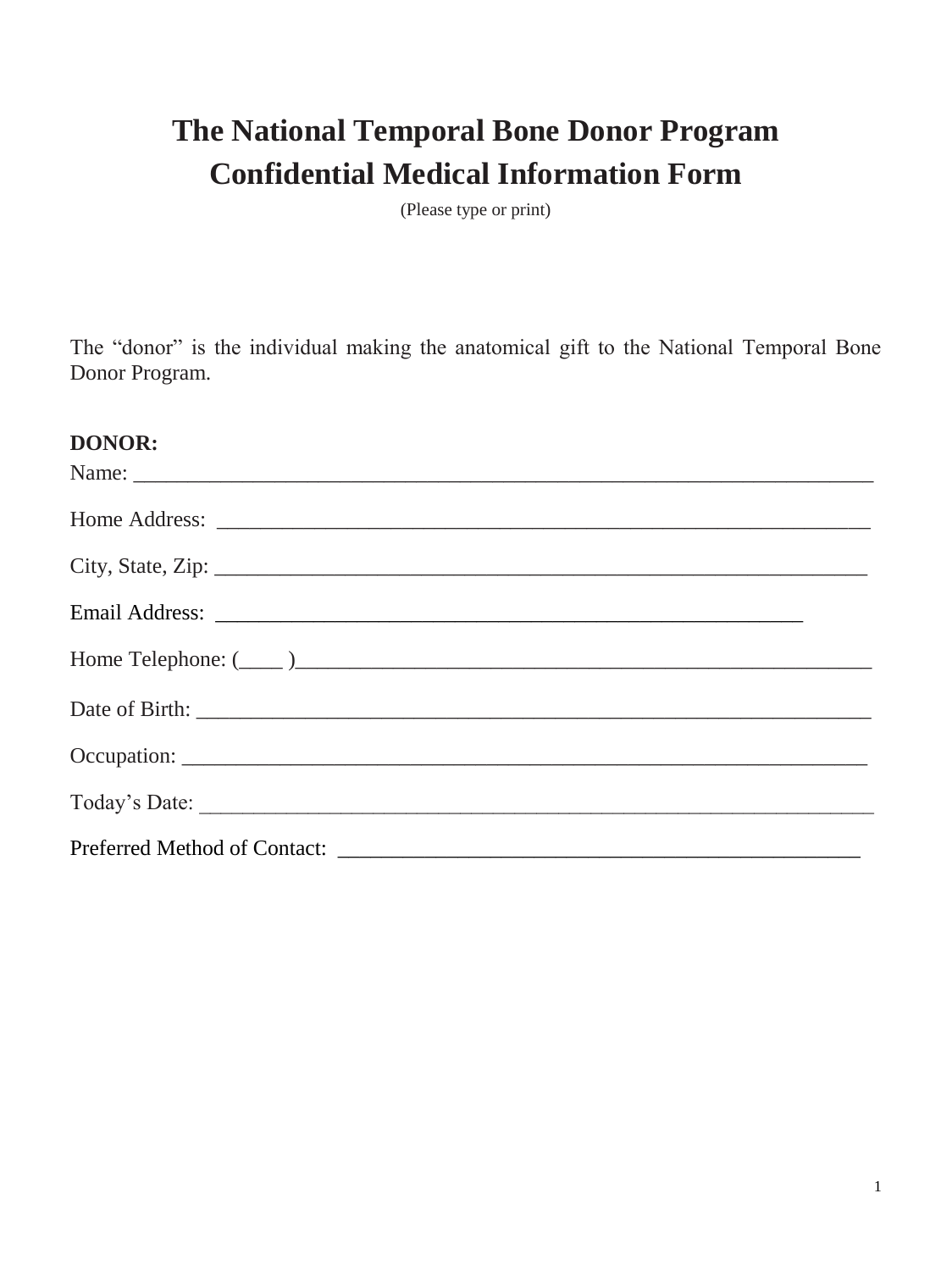1. What is the exact diagnosis (or diagnoses) of your hearing or balance disorder(s)?

2. Describe your ear disorder(s) in your own words, giving onset, duration, treatment and cause (e.g., "I started losing hearing slowly in both ears at age 25. Hearing tests were done and I was diagnosed as having otosclerosis. I underwent a successful stapedectomy in my right ear at age 35...").

\_\_\_\_\_\_\_\_\_\_\_\_\_\_\_\_\_\_\_\_\_\_\_\_\_\_\_\_\_\_\_\_\_\_\_\_\_\_\_\_\_\_\_\_\_\_\_\_\_\_\_\_\_\_\_\_\_\_\_\_\_\_\_\_\_\_\_\_\_\_\_\_\_\_ \_\_\_\_\_\_\_\_\_\_\_\_\_\_\_\_\_\_\_\_\_\_\_\_\_\_\_\_\_\_\_\_\_\_\_\_\_\_\_\_\_\_\_\_\_\_\_\_\_\_\_\_\_\_\_\_\_\_\_\_\_\_\_\_\_\_\_\_\_\_\_\_\_\_ \_\_\_\_\_\_\_\_\_\_\_\_\_\_\_\_\_\_\_\_\_\_\_\_\_\_\_\_\_\_\_\_\_\_\_\_\_\_\_\_\_\_\_\_\_\_\_\_\_\_\_\_\_\_\_\_\_\_\_\_\_\_\_\_\_\_\_\_\_\_\_\_\_\_ \_\_\_\_\_\_\_\_\_\_\_\_\_\_\_\_\_\_\_\_\_\_\_\_\_\_\_\_\_\_\_\_\_\_\_\_\_\_\_\_\_\_\_\_\_\_\_\_\_\_\_\_\_\_\_\_\_\_\_\_\_\_\_\_\_\_\_\_\_\_\_\_\_\_ \_\_\_\_\_\_\_\_\_\_\_\_\_\_\_\_\_\_\_\_\_\_\_\_\_\_\_\_\_\_\_\_\_\_\_\_\_\_\_\_\_\_\_\_\_\_\_\_\_\_\_\_\_\_\_\_\_\_\_\_\_\_\_\_\_\_\_\_\_\_\_\_\_\_ \_\_\_\_\_\_\_\_\_\_\_\_\_\_\_\_\_\_\_\_\_\_\_\_\_\_\_\_\_\_\_\_\_\_\_\_\_\_\_\_\_\_\_\_\_\_\_\_\_\_\_\_\_\_\_\_\_\_\_\_\_\_\_\_\_\_\_\_\_\_\_\_\_\_ \_\_\_\_\_\_\_\_\_\_\_\_\_\_\_\_\_\_\_\_\_\_\_\_\_\_\_\_\_\_\_\_\_\_\_\_\_\_\_\_\_\_\_\_\_\_\_\_\_\_\_\_\_\_\_\_\_\_\_\_\_\_\_\_\_\_\_\_\_\_\_\_\_\_ \_\_\_\_\_\_\_\_\_\_\_\_\_\_\_\_\_\_\_\_\_\_\_\_\_\_\_\_\_\_\_\_\_\_\_\_\_\_\_\_\_\_\_\_\_\_\_\_\_\_\_\_\_\_\_\_\_\_\_\_\_\_\_\_\_\_\_\_\_\_\_\_\_\_ \_\_\_\_\_\_\_\_\_\_\_\_\_\_\_\_\_\_\_\_\_\_\_\_\_\_\_\_\_\_\_\_\_\_\_\_\_\_\_\_\_\_\_\_\_\_\_\_\_\_\_\_\_\_\_\_\_\_\_\_\_\_\_\_\_\_\_\_\_\_\_\_\_\_ \_\_\_\_\_\_\_\_\_\_\_\_\_\_\_\_\_\_\_\_\_\_\_\_\_\_\_\_\_\_\_\_\_\_\_\_\_\_\_\_\_\_\_\_\_\_\_\_\_\_\_\_\_\_\_\_\_\_\_\_\_\_\_\_\_\_\_\_\_\_\_\_\_\_ \_\_\_\_\_\_\_\_\_\_\_\_\_\_\_\_\_\_\_\_\_\_\_\_\_\_\_\_\_\_\_\_\_\_\_\_\_\_\_\_\_\_\_\_\_\_\_\_\_\_\_\_\_\_\_\_\_\_\_\_\_\_\_\_\_\_\_\_\_\_\_\_\_\_

\_\_\_\_\_\_\_\_\_\_\_\_\_\_\_\_\_\_\_\_\_\_\_\_\_\_\_\_\_\_\_\_\_\_\_\_\_\_\_\_\_\_\_\_\_\_\_\_\_\_\_\_\_\_\_\_\_\_\_\_\_\_\_\_\_\_\_\_\_\_\_\_\_\_ \_\_\_\_\_\_\_\_\_\_\_\_\_\_\_\_\_\_\_\_\_\_\_\_\_\_\_\_\_\_\_\_\_\_\_\_\_\_\_\_\_\_\_\_\_\_\_\_\_\_\_\_\_\_\_\_\_\_\_\_\_\_\_\_\_\_\_\_\_\_\_\_\_\_ \_\_\_\_\_\_\_\_\_\_\_\_\_\_\_\_\_\_\_\_\_\_\_\_\_\_\_\_\_\_\_\_\_\_\_\_\_\_\_\_\_\_\_\_\_\_\_\_\_\_\_\_\_\_\_\_\_\_\_\_\_\_\_\_\_\_\_\_\_\_\_\_\_\_ \_\_\_\_\_\_\_\_\_\_\_\_\_\_\_\_\_\_\_\_\_\_\_\_\_\_\_\_\_\_\_\_\_\_\_\_\_\_\_\_\_\_\_\_\_\_\_\_\_\_\_\_\_\_\_\_\_\_\_\_\_\_\_\_\_\_\_\_\_\_\_\_\_\_ \_\_\_\_\_\_\_\_\_\_\_\_\_\_\_\_\_\_\_\_\_\_\_\_\_\_\_\_\_\_\_\_\_\_\_\_\_\_\_\_\_\_\_\_\_\_\_\_\_\_\_\_\_\_\_\_\_\_\_\_\_\_\_\_\_\_\_\_\_\_\_\_\_\_

3. Do you currently have, or have you ever had, any of the following symptoms? Please check the boxes that apply, and indicate right or left ear, if appropriate. If you are not sure, please place a question mark (?) in the appropriate box. Use the space under question 5 to give details of each item marked.

|                                         | <b>Right Ear</b> | Left Ear |
|-----------------------------------------|------------------|----------|
| $\Box$ Hearing loss                     |                  |          |
| $\Box$ Ear drainage (pus)               |                  |          |
| $\Box$ Tinnitus (noises, ringing, etc.) |                  |          |
| $\Box$ Ear pain                         |                  |          |
| $\Box$ Ear pressure or fullness         |                  |          |
| $\Box$ Facial nerve paralysis           |                  |          |
| $\Box$ Dizziness or vertigo             |                  |          |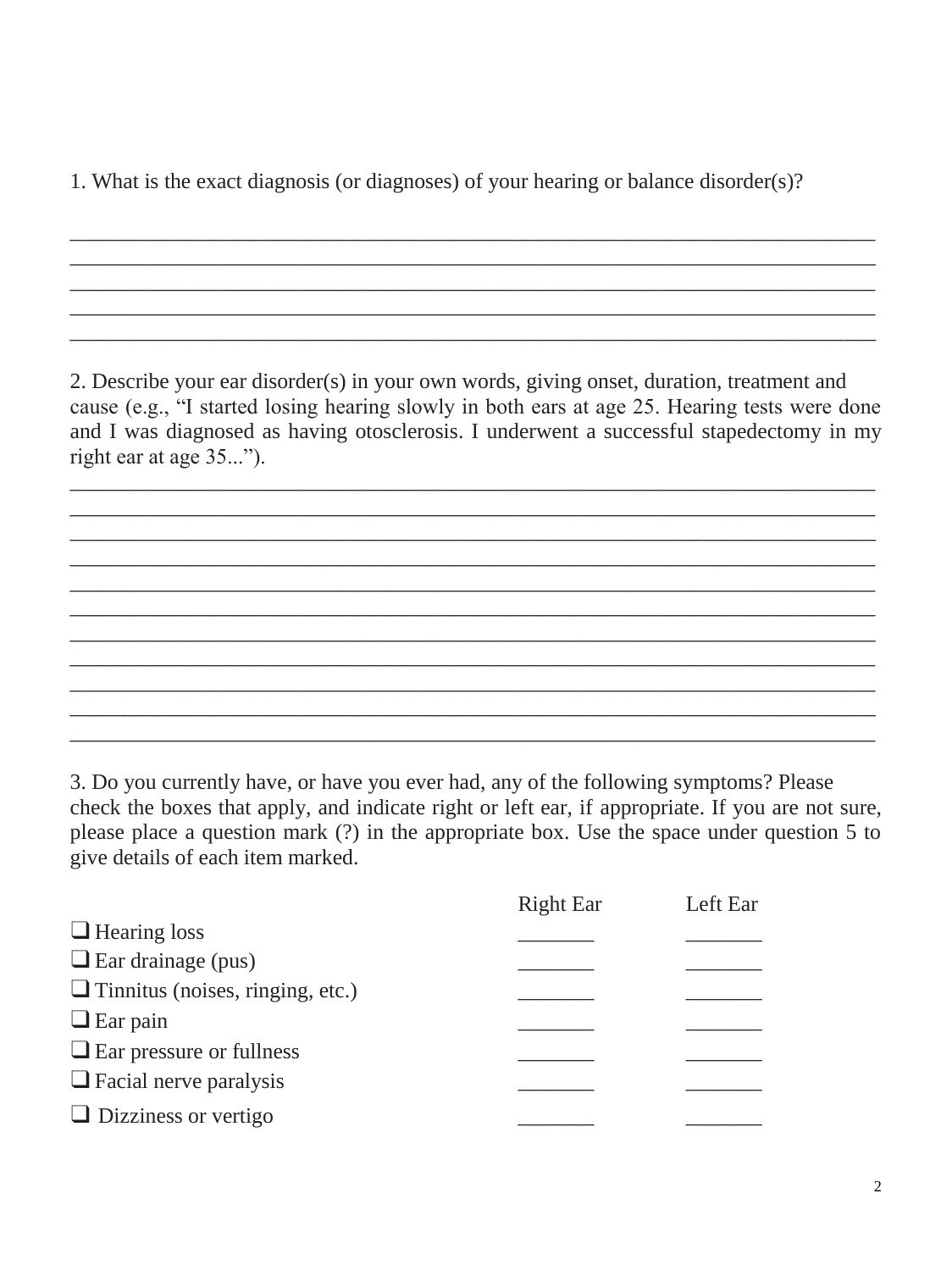4. Have you ever had any of the following? If so, check the appropriate box, and use the space below to give details of the item checked.

❑Exposure to loud noises (e.g., gunfire, military service, jackhammer at work, etc.)

❑Ear surgery (if yes, please list operations below)

❑Drug treatment that resulted in hearing loss (e.g., chemotherapy, lasix, gentamicin, etc.)

❑Neurological illness (e.g., seizures, stroke, tumor, infection, etc.)

 $\Box$  Ear infections (bacterial or viral)

 $\Box$  Injury to ear (skull fracture, etc.)

❑Meningitis

□Radiation therapy to head, face or neck

❑I wear a hearing aid

5. Please provide explanations or details on any of the boxes you marked in questions 3 or 4. \_\_\_\_\_\_\_\_\_\_\_\_\_\_\_\_\_\_\_\_\_\_\_\_\_\_\_\_\_\_\_\_\_\_\_\_\_\_\_\_\_\_\_\_\_\_\_\_\_\_\_\_\_\_\_\_\_\_\_\_\_\_\_\_\_\_\_\_\_\_\_\_\_\_

\_\_\_\_\_\_\_\_\_\_\_\_\_\_\_\_\_\_\_\_\_\_\_\_\_\_\_\_\_\_\_\_\_\_\_\_\_\_\_\_\_\_\_\_\_\_\_\_\_\_\_\_\_\_\_\_\_\_\_\_\_\_\_\_\_\_\_\_\_\_\_\_\_\_ \_\_\_\_\_\_\_\_\_\_\_\_\_\_\_\_\_\_\_\_\_\_\_\_\_\_\_\_\_\_\_\_\_\_\_\_\_\_\_\_\_\_\_\_\_\_\_\_\_\_\_\_\_\_\_\_\_\_\_\_\_\_\_\_\_\_\_\_\_\_\_\_\_\_ \_\_\_\_\_\_\_\_\_\_\_\_\_\_\_\_\_\_\_\_\_\_\_\_\_\_\_\_\_\_\_\_\_\_\_\_\_\_\_\_\_\_\_\_\_\_\_\_\_\_\_\_\_\_\_\_\_\_\_\_\_\_\_\_\_\_\_\_\_\_\_\_\_\_ \_\_\_\_\_\_\_\_\_\_\_\_\_\_\_\_\_\_\_\_\_\_\_\_\_\_\_\_\_\_\_\_\_\_\_\_\_\_\_\_\_\_\_\_\_\_\_\_\_\_\_\_\_\_\_\_\_\_\_\_\_\_\_\_\_\_\_\_\_\_\_\_\_\_ \_\_\_\_\_\_\_\_\_\_\_\_\_\_\_\_\_\_\_\_\_\_\_\_\_\_\_\_\_\_\_\_\_\_\_\_\_\_\_\_\_\_\_\_\_\_\_\_\_\_\_\_\_\_\_\_\_\_\_\_\_\_\_\_\_\_\_\_\_\_\_\_\_\_ \_\_\_\_\_\_\_\_\_\_\_\_\_\_\_\_\_\_\_\_\_\_\_\_\_\_\_\_\_\_\_\_\_\_\_\_\_\_\_\_\_\_\_\_\_\_\_\_\_\_\_\_\_\_\_\_\_\_\_\_\_\_\_\_\_\_\_\_\_\_\_\_\_\_ \_\_\_\_\_\_\_\_\_\_\_\_\_\_\_\_\_\_\_\_\_\_\_\_\_\_\_\_\_\_\_\_\_\_\_\_\_\_\_\_\_\_\_\_\_\_\_\_\_\_\_\_\_\_\_\_\_\_\_\_\_\_\_\_\_\_\_\_\_\_\_\_\_\_ \_\_\_\_\_\_\_\_\_\_\_\_\_\_\_\_\_\_\_\_\_\_\_\_\_\_\_\_\_\_\_\_\_\_\_\_\_\_\_\_\_\_\_\_\_\_\_\_\_\_\_\_\_\_\_\_\_\_\_\_\_\_\_\_\_\_\_\_\_\_\_\_\_\_

6. List all non-ear problems or illnesses that you have (e.g., diabetes, hypertension, rheumatoid arthritis, etc.) and non-ear surgery that you have had. Include a list of medications you have taken to treat these problems.

\_\_\_\_\_\_\_\_\_\_\_\_\_\_\_\_\_\_\_\_\_\_\_\_\_\_\_\_\_\_\_\_\_\_\_\_\_\_\_\_\_\_\_\_\_\_\_\_\_\_\_\_\_\_\_\_\_\_\_\_\_\_\_\_\_\_\_\_\_\_\_\_\_\_  $\overline{\phantom{a}}$  , and the contribution of the contribution of the contribution of the contribution of the contribution of the contribution of the contribution of the contribution of the contribution of the contribution of the  $\overline{\phantom{a}}$  , and the contribution of the contribution of the contribution of the contribution of the contribution of the contribution of the contribution of the contribution of the contribution of the contribution of the  $\overline{\phantom{a}}$  , and the contribution of the contribution of the contribution of the contribution of the contribution of the contribution of the contribution of the contribution of the contribution of the contribution of the \_\_\_\_\_\_\_\_\_\_\_\_\_\_\_\_\_\_\_\_\_\_\_\_\_\_\_\_\_\_\_\_\_\_\_\_\_\_\_\_\_\_\_\_\_\_\_\_\_\_\_\_\_\_\_\_\_\_\_\_\_\_\_\_\_\_\_\_\_\_\_\_\_\_  $\overline{\phantom{a}}$  , and the contribution of the contribution of the contribution of the contribution of the contribution of the contribution of the contribution of the contribution of the contribution of the contribution of the  $\overline{\phantom{a}}$  , and the contribution of the contribution of the contribution of the contribution of the contribution of the contribution of the contribution of the contribution of the contribution of the contribution of the \_\_\_\_\_\_\_\_\_\_\_\_\_\_\_\_\_\_\_\_\_\_\_\_\_\_\_\_\_\_\_\_\_\_\_\_\_\_\_\_\_\_\_\_\_\_\_\_\_\_\_\_\_\_\_\_\_\_\_\_\_\_\_\_\_\_\_\_\_\_\_\_\_\_  $\overline{\phantom{a}}$  , and the contribution of the contribution of the contribution of the contribution of the contribution of the contribution of the contribution of the contribution of the contribution of the contribution of the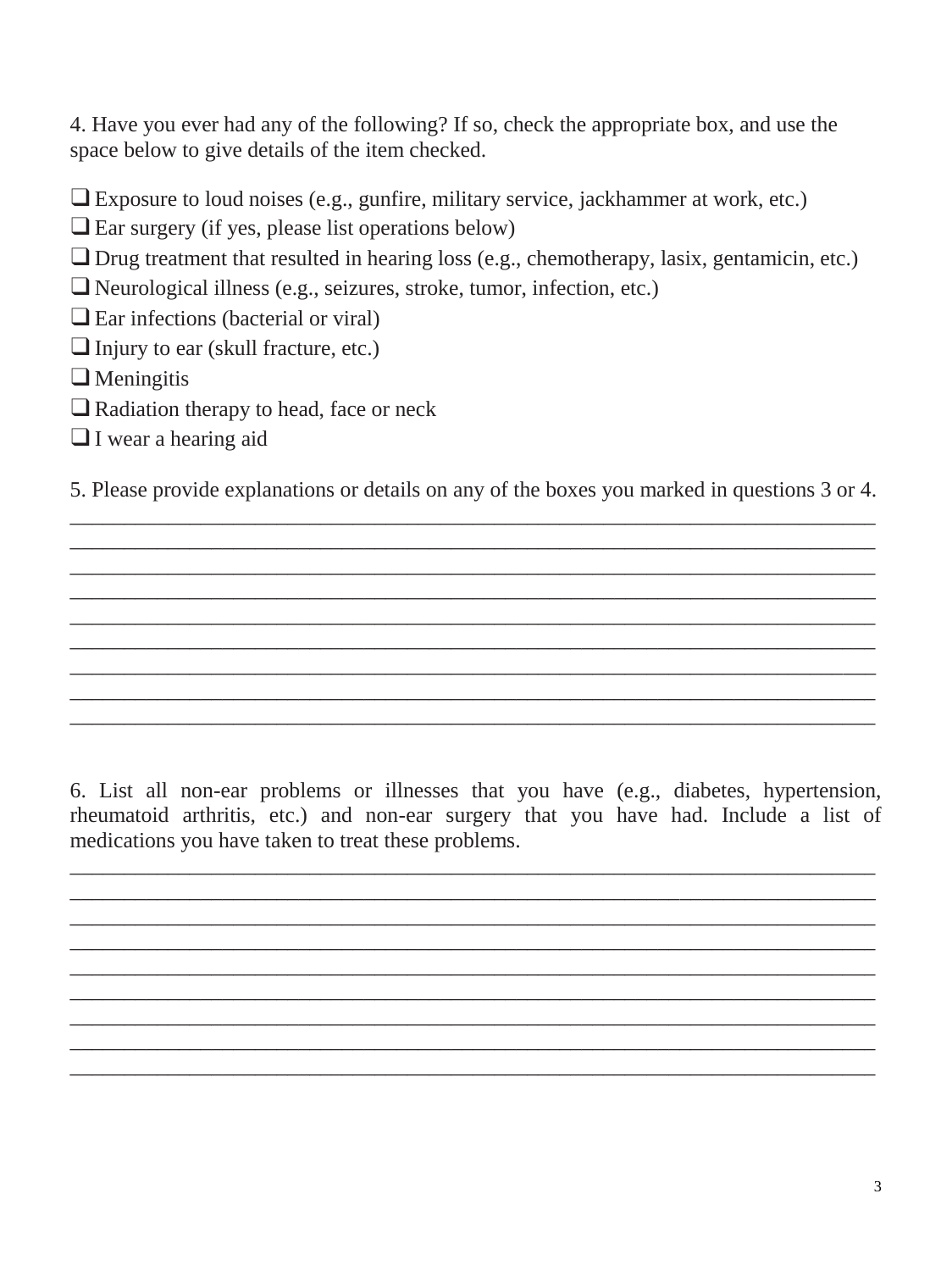7. Is there a **family history** (parents and their brothers and sisters, grandparents, your brothers and sisters, etc. **not** your relatives by marriage) of any of the following? Check all appropriate boxes.

- □ Hearing loss in old age
- ❑Otosclerosis
- $\Box$ Balance (equilibrium) disorders
- ❑Hearing problems in childhood or as an adult
- □ Deformity of the ear at birth
- ❑My parents or grandparents are/were related by blood (brother and sister, first or second cousins, etc.)
- ❑A certain kind of hearing loss runs in my family

8. Please provide explanations or details below on any of the boxes checked in question 7. \_\_\_\_\_\_\_\_\_\_\_\_\_\_\_\_\_\_\_\_\_\_\_\_\_\_\_\_\_\_\_\_\_\_\_\_\_\_\_\_\_\_\_\_\_\_\_\_\_\_\_\_\_\_\_\_\_\_\_\_\_\_\_\_\_\_\_\_\_\_\_\_\_\_

\_\_\_\_\_\_\_\_\_\_\_\_\_\_\_\_\_\_\_\_\_\_\_\_\_\_\_\_\_\_\_\_\_\_\_\_\_\_\_\_\_\_\_\_\_\_\_\_\_\_\_\_\_\_\_\_\_\_\_\_\_\_\_\_\_\_\_\_\_\_\_\_\_\_ \_\_\_\_\_\_\_\_\_\_\_\_\_\_\_\_\_\_\_\_\_\_\_\_\_\_\_\_\_\_\_\_\_\_\_\_\_\_\_\_\_\_\_\_\_\_\_\_\_\_\_\_\_\_\_\_\_\_\_\_\_\_\_\_\_\_\_\_\_\_\_\_\_\_ \_\_\_\_\_\_\_\_\_\_\_\_\_\_\_\_\_\_\_\_\_\_\_\_\_\_\_\_\_\_\_\_\_\_\_\_\_\_\_\_\_\_\_\_\_\_\_\_\_\_\_\_\_\_\_\_\_\_\_\_\_\_\_\_\_\_\_\_\_\_\_\_\_\_ \_\_\_\_\_\_\_\_\_\_\_\_\_\_\_\_\_\_\_\_\_\_\_\_\_\_\_\_\_\_\_\_\_\_\_\_\_\_\_\_\_\_\_\_\_\_\_\_\_\_\_\_\_\_\_\_\_\_\_\_\_\_\_\_\_\_\_\_\_\_\_\_\_\_ \_\_\_\_\_\_\_\_\_\_\_\_\_\_\_\_\_\_\_\_\_\_\_\_\_\_\_\_\_\_\_\_\_\_\_\_\_\_\_\_\_\_\_\_\_\_\_\_\_\_\_\_\_\_\_\_\_\_\_\_\_\_\_\_\_\_\_\_\_\_\_\_\_\_

9. Please provide the name(s), addresses and telephone number(s) of your ear, nose, and throat (ENT) doctor(s) and others who have treated you for ear disorders.

\_\_\_\_\_\_\_\_\_\_\_\_\_\_\_\_\_\_\_\_\_\_\_\_\_\_\_\_\_\_\_\_\_\_\_\_\_\_\_\_\_\_\_\_\_\_\_\_\_\_\_\_\_\_\_\_\_\_\_\_\_\_\_\_\_\_\_\_\_\_\_\_\_\_ \_\_\_\_\_\_\_\_\_\_\_\_\_\_\_\_\_\_\_\_\_\_\_\_\_\_\_\_\_\_\_\_\_\_\_\_\_\_\_\_\_\_\_\_\_\_\_\_\_\_\_\_\_\_\_\_\_\_\_\_\_\_\_\_\_\_\_\_\_\_\_\_\_\_ \_\_\_\_\_\_\_\_\_\_\_\_\_\_\_\_\_\_\_\_\_\_\_\_\_\_\_\_\_\_\_\_\_\_\_\_\_\_\_\_\_\_\_\_\_\_\_\_\_\_\_\_\_\_\_\_\_\_\_\_\_\_\_\_\_\_\_\_\_\_\_\_\_\_ \_\_\_\_\_\_\_\_\_\_\_\_\_\_\_\_\_\_\_\_\_\_\_\_\_\_\_\_\_\_\_\_\_\_\_\_\_\_\_\_\_\_\_\_\_\_\_\_\_\_\_\_\_\_\_\_\_\_\_\_\_\_\_\_\_\_\_\_\_\_\_\_\_\_ \_\_\_\_\_\_\_\_\_\_\_\_\_\_\_\_\_\_\_\_\_\_\_\_\_\_\_\_\_\_\_\_\_\_\_\_\_\_\_\_\_\_\_\_\_\_\_\_\_\_\_\_\_\_\_\_\_\_\_\_\_\_\_\_\_\_\_\_\_\_\_\_\_\_ \_\_\_\_\_\_\_\_\_\_\_\_\_\_\_\_\_\_\_\_\_\_\_\_\_\_\_\_\_\_\_\_\_\_\_\_\_\_\_\_\_\_\_\_\_\_\_\_\_\_\_\_\_\_\_\_\_\_\_\_\_\_\_\_\_\_\_\_\_\_\_\_\_\_ \_\_\_\_\_\_\_\_\_\_\_\_\_\_\_\_\_\_\_\_\_\_\_\_\_\_\_\_\_\_\_\_\_\_\_\_\_\_\_\_\_\_\_\_\_\_\_\_\_\_\_\_\_\_\_\_\_\_\_\_\_\_\_\_\_\_\_\_\_\_\_\_\_\_ \_\_\_\_\_\_\_\_\_\_\_\_\_\_\_\_\_\_\_\_\_\_\_\_\_\_\_\_\_\_\_\_\_\_\_\_\_\_\_\_\_\_\_\_\_\_\_\_\_\_\_\_\_\_\_\_\_\_\_\_\_\_\_\_\_\_\_\_\_\_\_\_\_\_ \_\_\_\_\_\_\_\_\_\_\_\_\_\_\_\_\_\_\_\_\_\_\_\_\_\_\_\_\_\_\_\_\_\_\_\_\_\_\_\_\_\_\_\_\_\_\_\_\_\_\_\_\_\_\_\_\_\_\_\_\_\_\_\_\_\_\_\_\_\_\_\_\_\_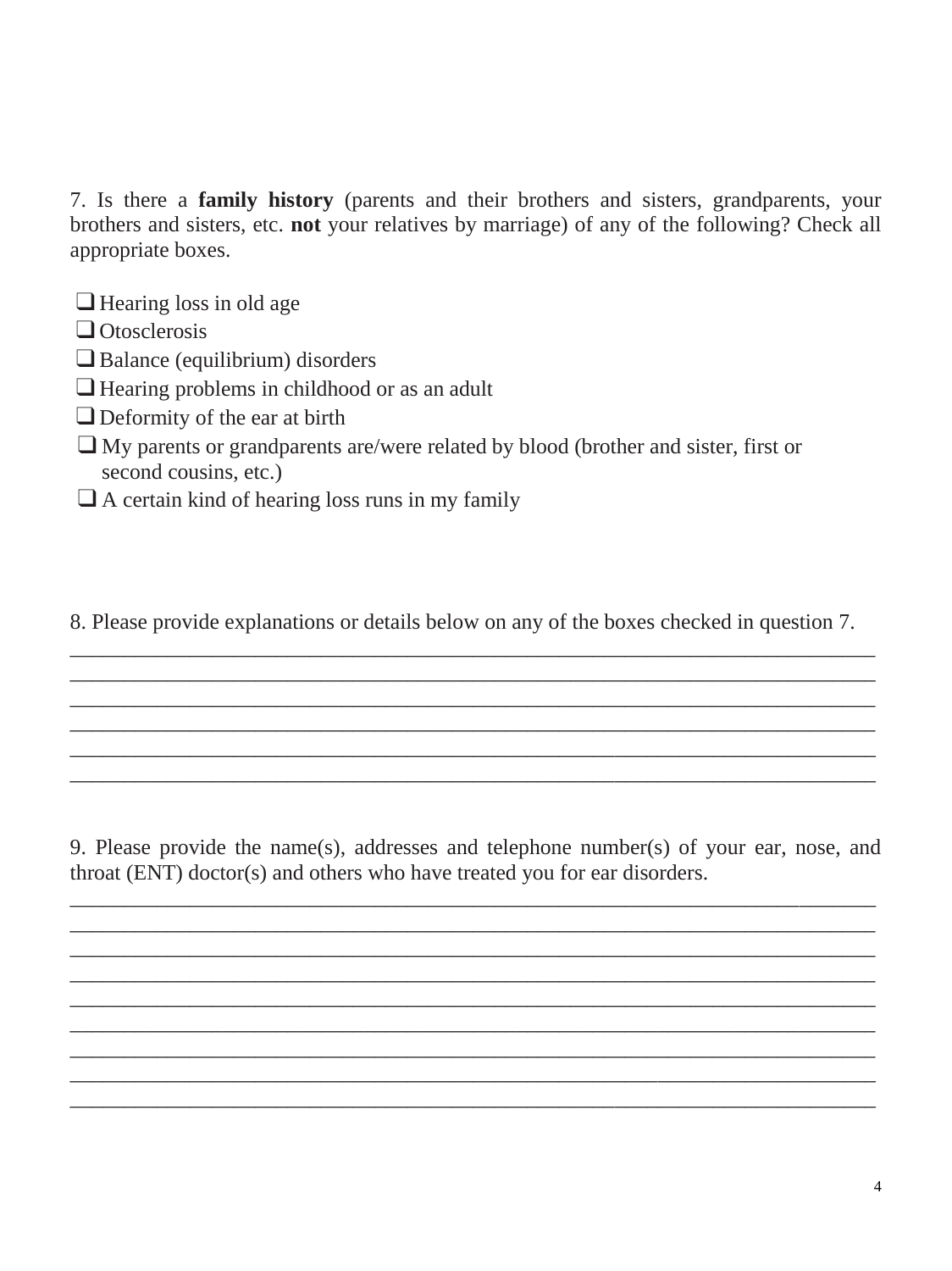10. Please provide the name(s), addresses and telephone number(s) of your hearing aid dealer(s) and audiologist(s).

11. Please list any facility (e.g., hospital, clinic, etc.) where you have had hearing or balance tests, X-rays (e.g., CT Scan, MRI Scan) of your ears, or ear surgery. Indicate which tests or procedures were done and when.